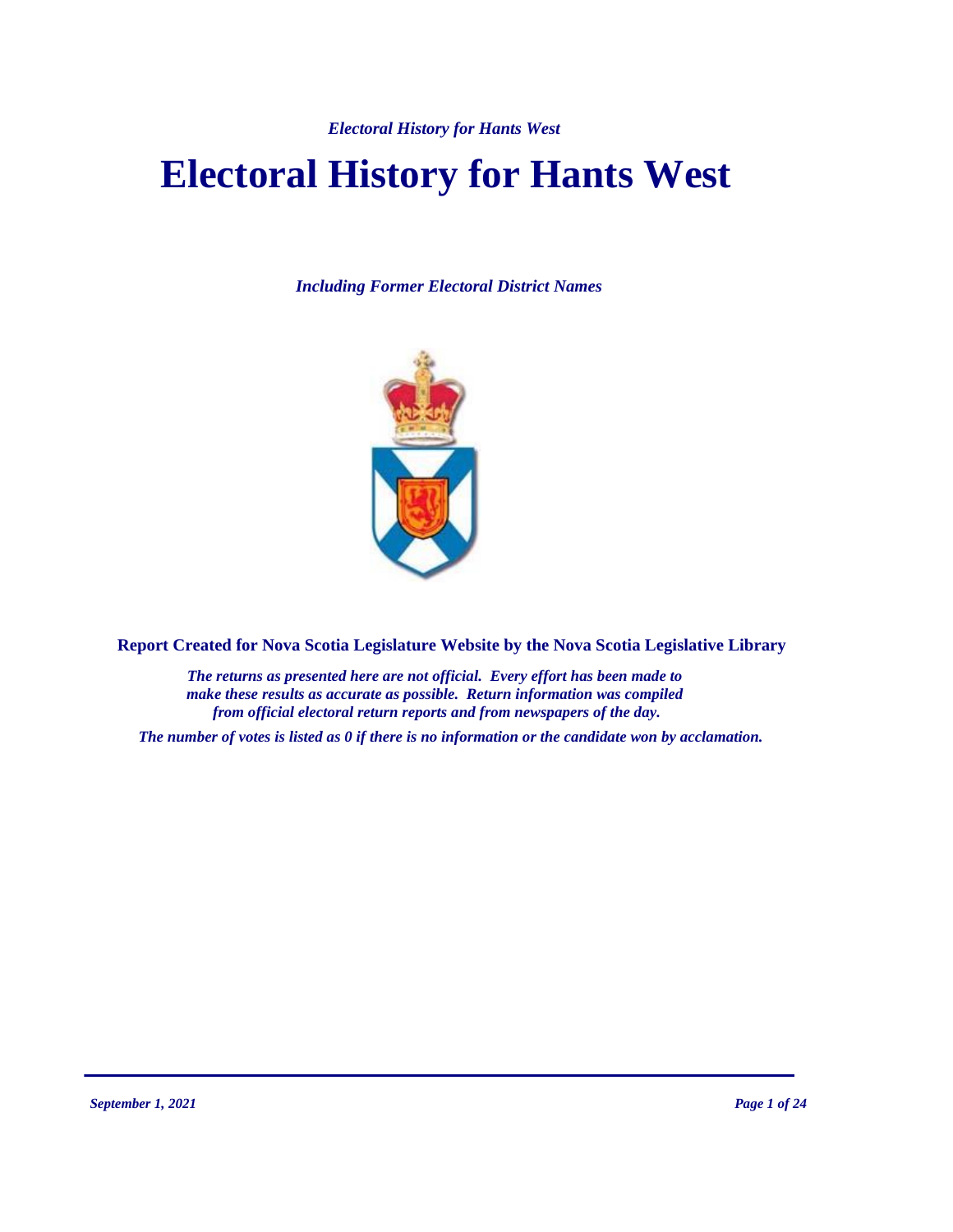# *Hants West*

*Chapter 47 of the 1948 Statues of Nova Scotia divided the County of Hants into two electoral districts: Hants East, which consisted of that portion of the County of Hants contained in the Municipality of East Hants; and Hants West, which consisted of that portion of the County of Hants contained in the Municipality of West Hants.* 

### *In 2021, Hants West gained Lakelands from Hants East.*

| <b>Member Elected</b>                    | <b>Election Date</b>     | <b>Party Elected</b>            |
|------------------------------------------|--------------------------|---------------------------------|
| <b>Sheehy-Richard, Melissa</b>           | 17-Aug-2021              | <b>Progressive Conservative</b> |
|                                          | Majority:<br>(141)       |                                 |
| <b>Candidate</b>                         | <b>Party</b>             | <b>Votes</b>                    |
| Sheehy-Richard, Melissa                  | Progressive Conservative | 3968                            |
| Casey, Brian                             | Liberal                  | 3827                            |
| Moir, Caet                               | New Democratic Party     | 1015                            |
| Kang, Jenn                               | <b>Green Party</b>       | 273                             |
| Berry, Gordon J.                         | Atlantica                | 121                             |
| <b>Porter, Garnet Charles</b><br>(Chuck) | 30-May-2017              | Liberal                         |
|                                          | Majority:<br>(2173)      |                                 |
| <b>Candidate</b>                         | <b>Party</b>             | <b>Votes</b>                    |
| Porter, Chuck                            | Liberal                  | 4589                            |
| Dodge, Janice Munroe                     | New Democratic Party     | 2416                            |
| Kerr, Lalia                              | New Democratic Party     | 1042                            |
| Buzek, Torin                             | <b>Green Party</b>       | 243                             |
| Boucher, Edward F.                       | Atlantica                | 73                              |

# **Porter, Garnet Charles (Chuck)**

**08-Oct-2013 Progressive Conservative**

| (1189)<br>Majority: |                          |              |
|---------------------|--------------------------|--------------|
| <i>Candidate</i>    | Party                    | <b>Votes</b> |
| Porter, Garnet C.   | Progressive Conservative | 4468         |
| O'Hara, Claude      | Liberal                  | 3279         |
| Stephens, Brian D.  | New Democratic Party     | 888          |
| Buzek, Torin        | Green Party              | 169          |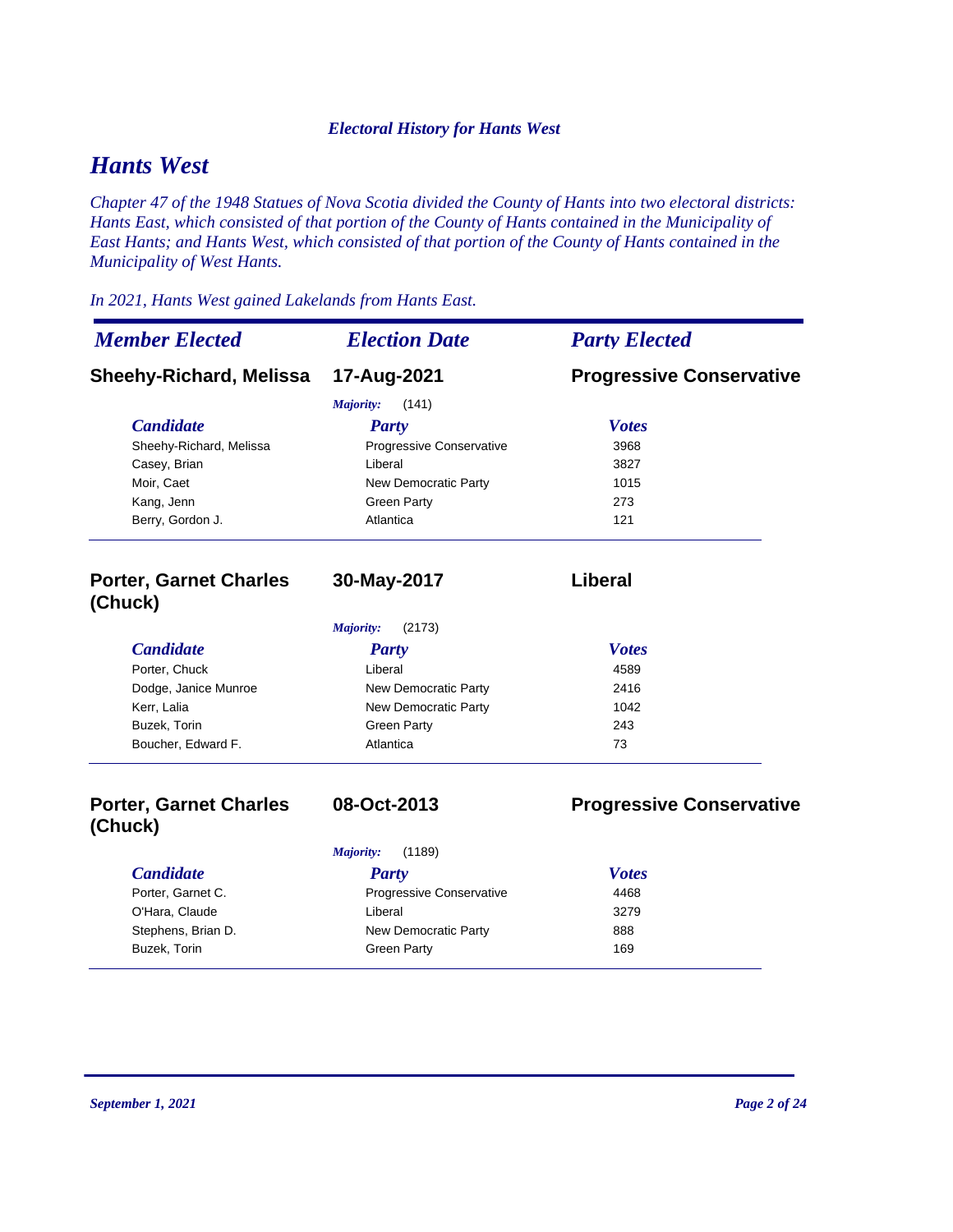| <b>Porter, Garnet Charles</b><br>(Chuck) | 09-Jun-2009              | <b>Progressive Conservative</b> |
|------------------------------------------|--------------------------|---------------------------------|
|                                          | (299)<br>Majority:       |                                 |
| <b>Candidate</b>                         | <b>Party</b>             | <b>Votes</b>                    |
| Porter, Garnet C.                        | Progressive Conservative | 3364                            |
| Lunn, Paula                              | Liberal                  | 3065                            |
| Gallagher, Barbara                       | New Democratic Party     | 2401                            |
| Richardson, Sheila G.                    | Green Party              | 204                             |

## **Porter, Garnet Charles (Chuck)**

# **13-Jun-2006 Progressive Conservative**

|                   | (45)<br>Majority:        |              |
|-------------------|--------------------------|--------------|
| <b>Candidate</b>  | <b>Party</b>             | <b>Votes</b> |
| Porter, Garnet C. | Progressive Conservative | 2974         |
| Lunn, Paula       | Liberal                  | 2921         |
| Bennett, Sean     | New Democratic Party     | 2486         |
| Schurman, Sam     | Green Party              | 206          |

# **Russell, Ronald Stanley Thornton (Ron)**

# **05-Aug-2003 Progressive Conservative**

# *Candidate Party Votes Majority:* (1671)

| Russell, Ronald S. | <b>Progressive Conservative</b> | 3871 |  |
|--------------------|---------------------------------|------|--|
| Bennett, Sean      | New Democratic Party            | 2200 |  |
| Matheson, Randy    | Liberal                         | 2118 |  |
| Anthony, Chummy    | Marijuana Party                 | 148  |  |
| Brauer, Connie     | Nova Scotia Party               | 51   |  |
|                    |                                 |      |  |

# **Russell, Ronald Stanley Thornton (Ron)**

## **27-Jul-1999 Progressive Conservative**

| (3261)<br>Majority: |                                 |              |
|---------------------|---------------------------------|--------------|
| <b>Candidate</b>    | Party                           | <b>Votes</b> |
| Russell, Ronald S.  | <b>Progressive Conservative</b> | 5276         |
| Robertson, Joe      | Liberal                         | 2015         |
| Terfry, Dick        | New Democratic Party            | 1764         |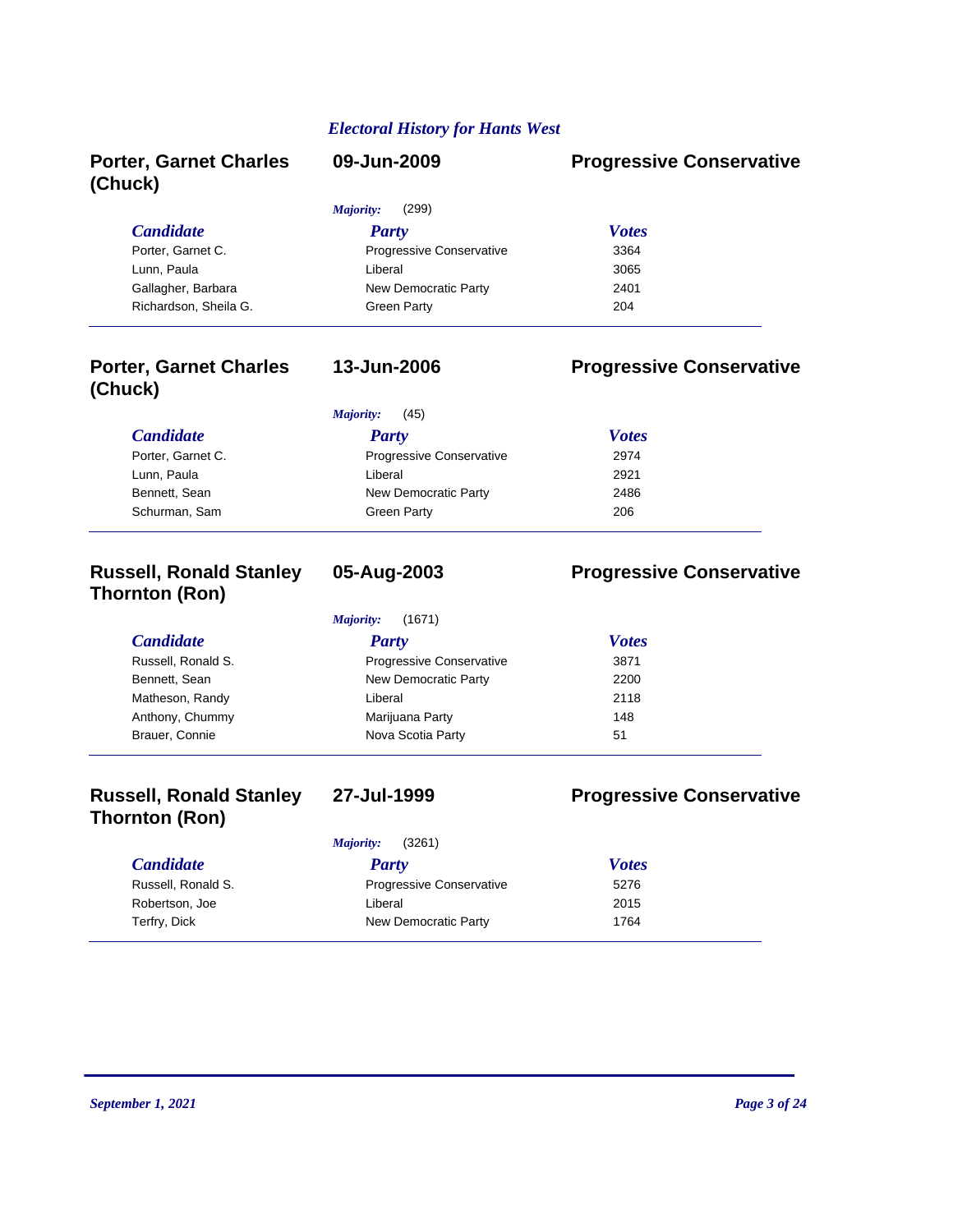| 24-Mar-1998              | <b>Progressive Conservative</b> |
|--------------------------|---------------------------------|
| (1911)<br>Majority:      |                                 |
| <b>Party</b>             | <b>Votes</b>                    |
| Progressive Conservative | 4507                            |
| Liberal                  | 2596                            |
| New Democratic Party     | 2390                            |
| 25-May-1993              | <b>Progressive Conservative</b> |
| (46)<br>Majority:        |                                 |
| <b>Party</b>             | <b>Votes</b>                    |
| Progressive Conservative | 4152                            |
| Liberal                  | 4106                            |
| New Democratic Party     | 1881                            |
|                          | 136                             |
|                          | Independent                     |

# **Russell, Ronald Stanley Thornton (Ron)**

*Majority:* (2262)

| $1.200 \times 10^{14}$ |                          |              |  |
|------------------------|--------------------------|--------------|--|
| <i>Candidate</i>       | Party                    | <b>Votes</b> |  |
| Russell, Ronald S.     | Progressive Conservative | 5091         |  |
| Ross, Donzell A.       | Liberal                  | 2829         |  |
| Reid, Penny            | New Democratic Party     | 1715         |  |
|                        |                          |              |  |

# **Russell, Ronald Stanley Thornton (Ron)**

*Majority:* (2099)

### *Candidate Party Votes* Russell, Ronald S. **Progressive Conservative** 4634 Lindsay, Dewer **Liberal** Liberal 2535 Squires, Alan St. C. New Democratic Party 1158

# **06-Sep-1988 Progressive Conservative**

**06-Nov-1984 Progressive Conservative**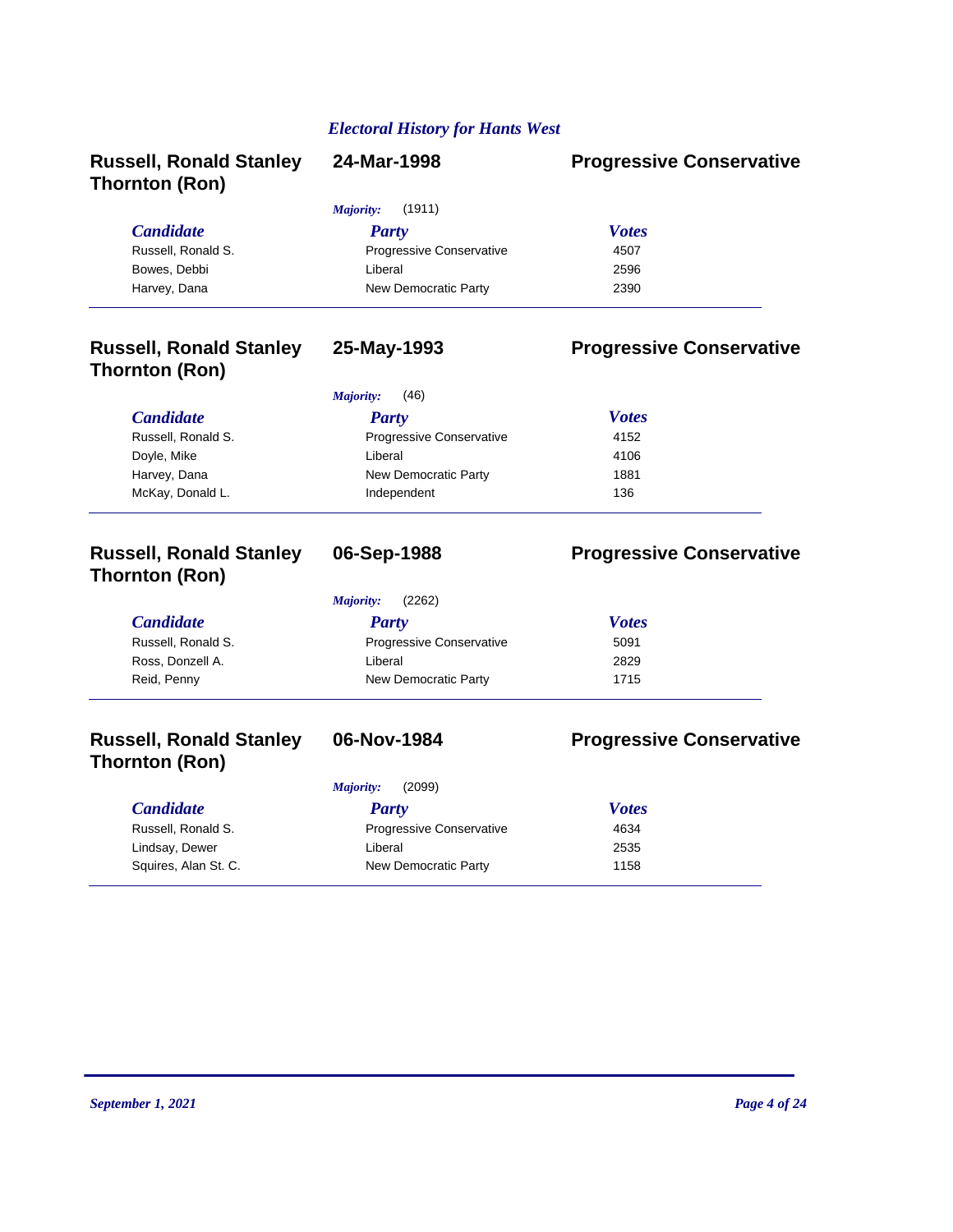| <b>Russell, Ronald Stanley</b><br><b>Thornton (Ron)</b> | 06-Oct-1981               | <b>Progressive Conservative</b> |
|---------------------------------------------------------|---------------------------|---------------------------------|
|                                                         | Majority:<br>(1893)       |                                 |
| <b>Candidate</b>                                        | <b>Party</b>              | <b>Votes</b>                    |
| Russell, Ronald S.                                      | Progressive Conservative  | 4554                            |
| McGrath, Daniel J.                                      | Liberal                   | 2661                            |
| Squires, Alan St. C.                                    | New Democratic Party      | 1626                            |
| <b>Russell, Ronald Stanley</b><br><b>Thornton (Ron)</b> | 19-Sep-1978               | <b>Progressive Conservative</b> |
|                                                         | (1387)<br>Majority:       |                                 |
| <b>Candidate</b>                                        | <b>Party</b>              | <b>Votes</b>                    |
| Russell, Ronald S.                                      | Progressive Conservative  | 4872                            |
| Lindsay, Robert D.                                      | Liberal                   | 3485                            |
| Shiers, Bill                                            | New Democratic Party      | 795                             |
| Lindsay, Robert D.                                      | 02-Apr-1974               | <b>Liberal</b>                  |
|                                                         | Majority:<br>(441)        |                                 |
| <b>Candidate</b>                                        | <b>Party</b>              | <b>Votes</b>                    |
| Lindsay, Robert D.                                      | Liberal                   | 4148                            |
| Russell, Ronald S.                                      | Progressive Conservative  | 3707                            |
| Tonks, Gary E.                                          | New Democratic Party      | 774                             |
| Lindsay, Robert D.                                      | 13-Oct-1970               | <b>Liberal</b>                  |
|                                                         | <b>Majority:</b><br>(266) |                                 |
| <b>Candidate</b>                                        | <b>Party</b>              | <b>Votes</b>                    |
| Lindsay, Robert D.                                      | Liberal                   | 3974                            |
| Spence, Norman Tremaine                                 | Progressive Conservative  | 3708                            |

# *Candidate Party Votes Majority:* (284) Spence, Norman Tremaine **Progressive Conservative** 3765 Lindsay, Robert D. Liberal 3481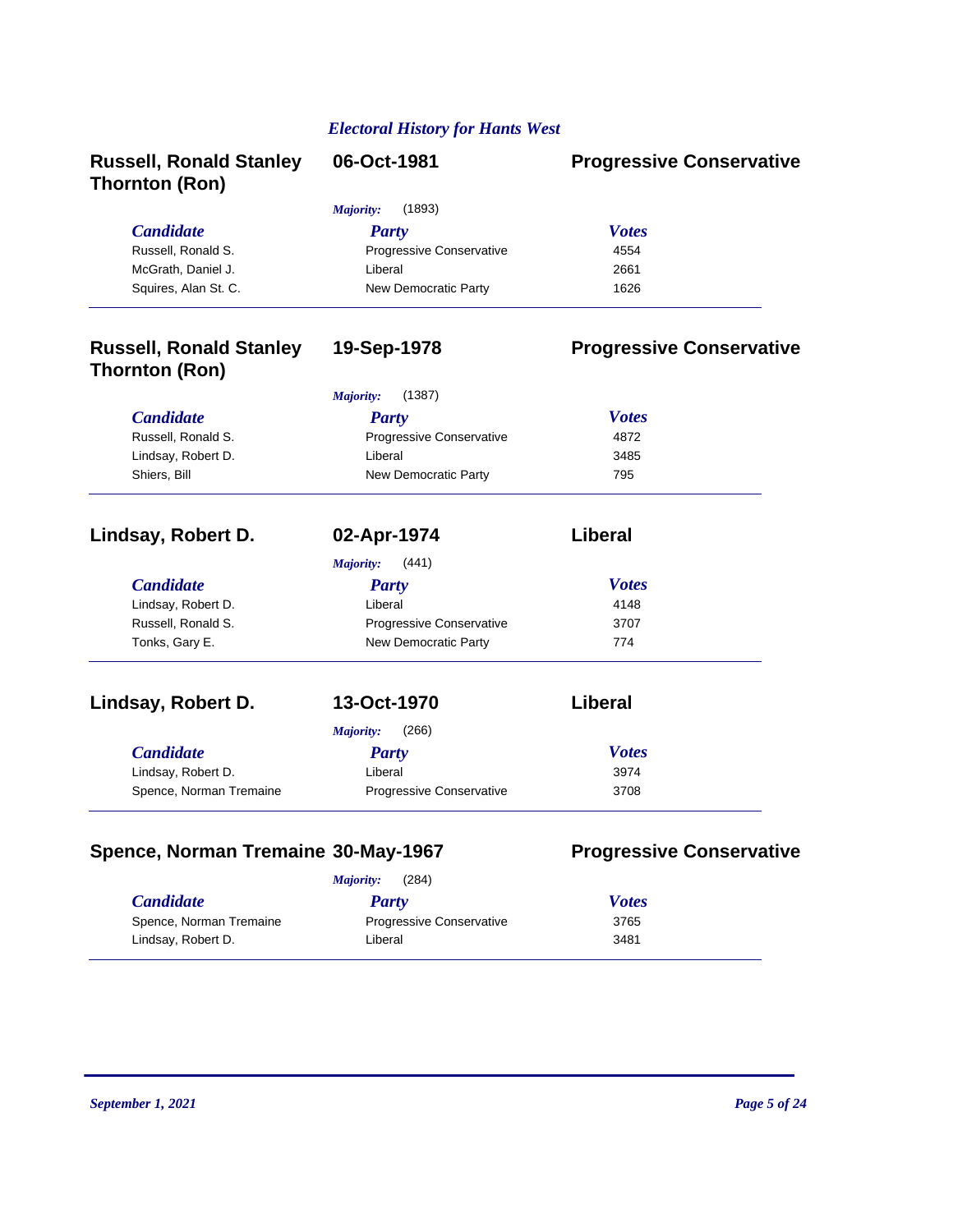### **Spence, Norman Tremaine 08-Oct-1963 Progressive Conservative**

| (1353)<br>Majority:     |                                 |              |  |
|-------------------------|---------------------------------|--------------|--|
| <i>Candidate</i>        | Party                           | <b>Votes</b> |  |
| Spence, Norman Tremaine | <b>Progressive Conservative</b> | 4193         |  |
| Spicer, W. Whitney      | Liberal                         | 2840         |  |
| Benedict, Arthur        | New Democratic Party            | 171          |  |

### **Wilson, George Henry 07-Jun-1960 Progressive Conservative**

Wilson, George Henry Regan, Gerald Augustine

 $C$ *andidate* 

Wile, Howard B.

*Majority:* (211)

| <b>Party</b>                                        | <b>Votes</b> |
|-----------------------------------------------------|--------------|
| Progressive Conservative                            | 3623         |
| Liberal                                             | 3412         |
| <b>CCF (Cooperative Commonwealth</b><br>Federation) | 319          |

# **Wilson, George Henry 30-Oct-1956 Progressive Conservative**

Wilson, George Henry Regan, Gerald Augustine

 $C$ *andidate* 

Loomer, Ralph

### *Majority:* (105)

| <b>Party</b>                                        | <b>Votes</b> |
|-----------------------------------------------------|--------------|
| Progressive Conservative                            | 3405         |
| Liberal                                             | 3300         |
| <b>CCF (Cooperative Commonwealth</b><br>Federation) | 214          |

### **Wilson, George Henry 26-May-1953 Progressive Conservative**

|                      | (488)<br><i>Majority:</i>       |              |  |
|----------------------|---------------------------------|--------------|--|
| <b>Candidate</b>     | Party                           | <b>Votes</b> |  |
| Wilson, George Henry | <b>Progressive Conservative</b> | 3608         |  |
| Eisner, Ken          | Liberal                         | 3120         |  |

# **Wilson, George Henry 27-Nov-1950 (By-election) Progressive Conservative**

| <b>Majority:</b> | (806) |
|------------------|-------|
|------------------|-------|

| <b>Candidate</b>     | Party                           | <b>Votes</b> |
|----------------------|---------------------------------|--------------|
| Wilson, George Henry | <b>Progressive Conservative</b> | 3698         |
| Dunlop, William C.   | Liberal                         | 2892         |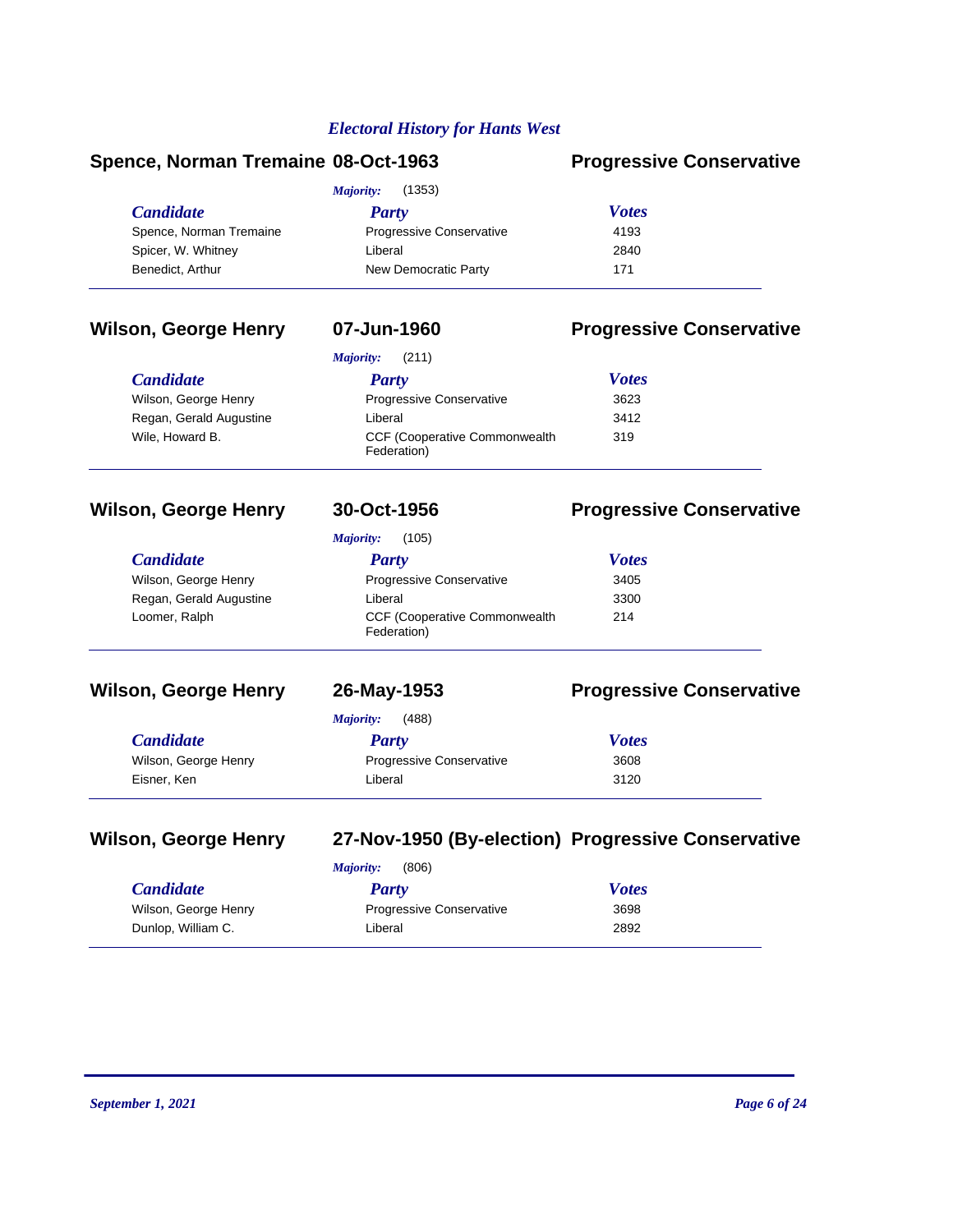### *Candidate Party Votes* **Cole, George Benjamin 09-Jun-1949 Liberal** *Majority:* (1) Cole, George Benjamin Liberal 2530 Wilson, George Henry **Progressive Conservative** 1529 Crossley, Gordon B. The Crossley of the Undependent The Tasks and Tag and Tag and Tag and Tag and Tag and Tag and Tag and Tag and Tag and Tag and Tag and Tag and Tag and Tag and Tag and Tag and Tag and Tag and Tag and Tag CCF (Cooperative Commonwealth Loomer, Ralph 569 Federation)

There was some confusion over the election, which was declared void by the Supreme Court of N.S., and the seat vacated on March 22, 1950.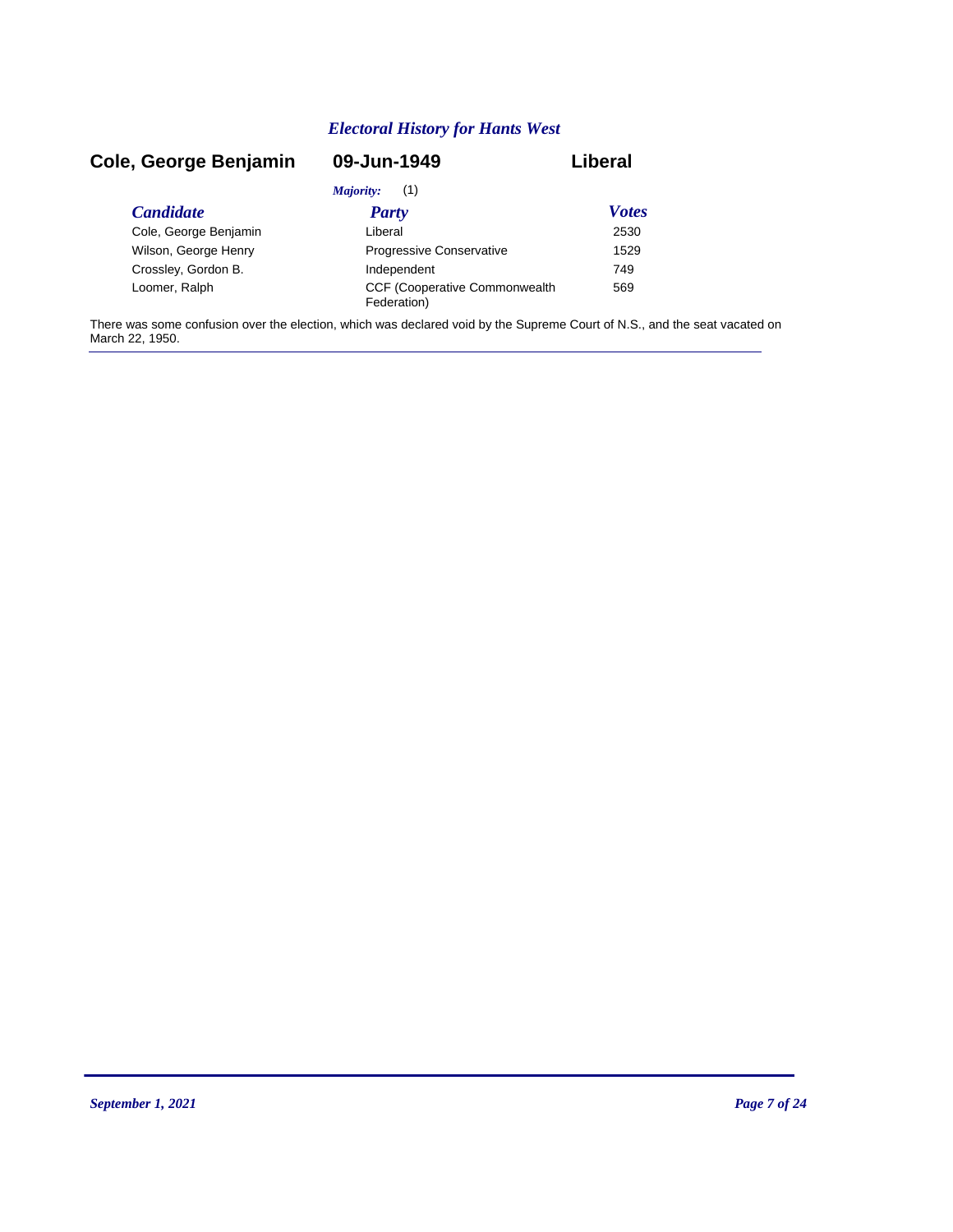# **Electoral History for Hants East**

*Including Former Electoral District Names*



**Report Created for Nova Scotia Legislature Website by the Nova Scotia Legislative Library**

*The returns as presented here are not official. Every effort has been made to make these results as accurate as possible. Return information was compiled from official electoral return reports and from newspapers of the day.*

*The number of votes is listed as 0 if there is no information or the candidate won by acclamation.*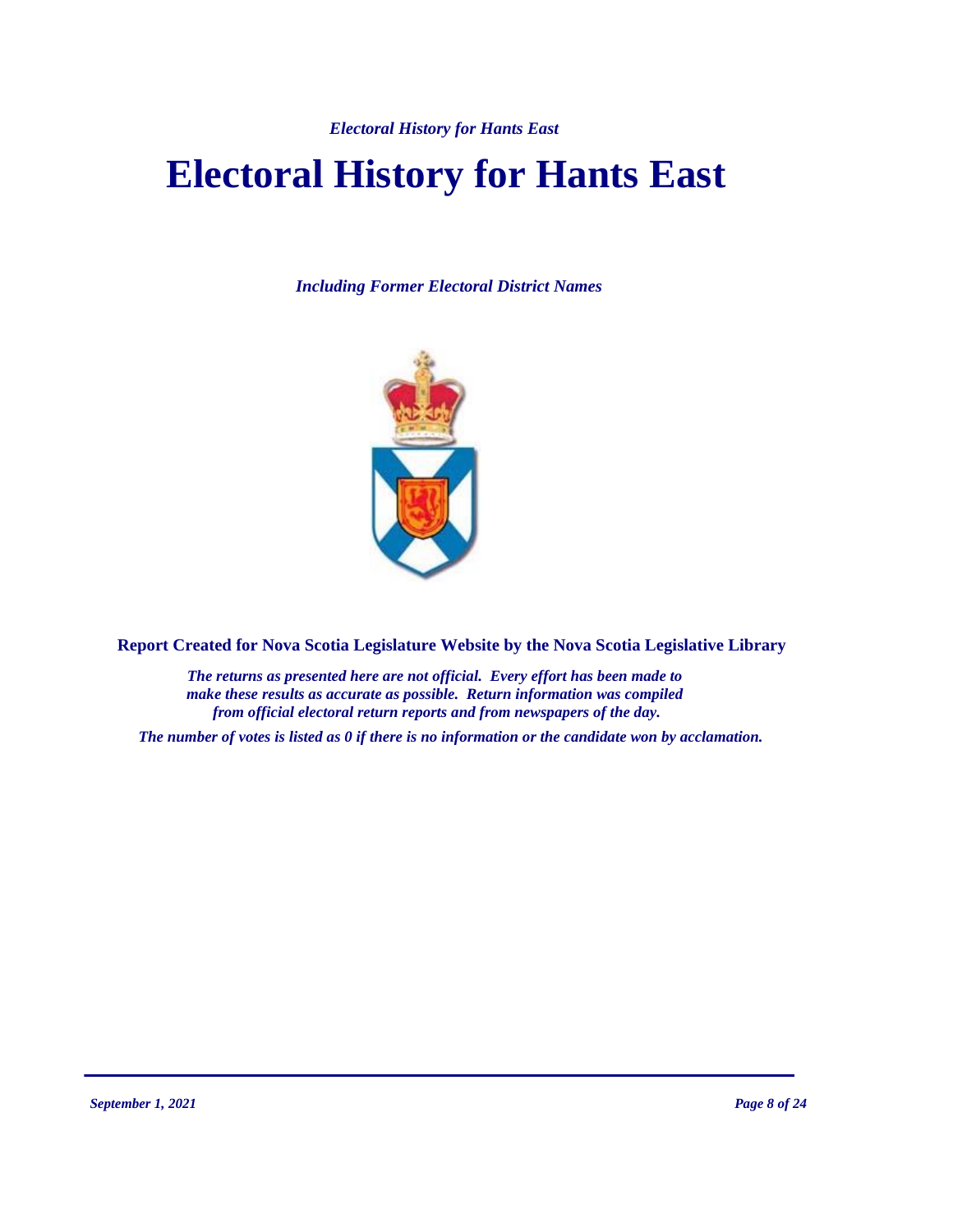# *Hants East*

*Chapter 47 of the 1948 Statues of Nova Scotia divided the County of Hants into two electoral districts: Hants East, which consisted of that portion of the County of Hants contained in the Municipality of East Hants; and Hants West, which consisted of that portion of the County of Hants contained in the Municipality of West Hants.* 

*In 2021, Hants East lost Lakelands to Hants West, and Mount Uniacke and South Uniake to Sackville Uniacke.* 

| <b>Member Elected</b> | <b>Election Date</b>        | <b>Party Elected</b>            |  |
|-----------------------|-----------------------------|---------------------------------|--|
| MacDonald, John A.    | 17-Aug-2021                 | <b>Progressive Conservative</b> |  |
|                       | (90)<br><b>Majority:</b>    |                                 |  |
| <b>Candidate</b>      | Party                       | <b>Votes</b>                    |  |
| MacDonald, John A.    | Progressive Conservative    | 3328                            |  |
| Blois, Michael        | Liberal                     | 3238                            |  |
| Cameron, Abby         | <b>New Democratic Party</b> | 2142                            |  |
| Greenough, Simon      | <b>Green Party</b>          | 199                             |  |
| Miller, Margaret      | 30-May-2017                 | <b>Liberal</b>                  |  |
|                       | (819)<br>Majority:          |                                 |  |
| <b>Candidate</b>      | <b>Party</b>                | <b>Votes</b>                    |  |
| Miller, Margaret      | Liberal                     | 3923                            |  |
| MacDonald, John A.    | Progressive Conservative    | 3104                            |  |
| Crouse, Liam          | New Democratic Party        | 1508                            |  |
| Kang, Jenn            | <b>Green Party</b>          | 449                             |  |
| Miller, Margaret      | 08-Oct-2013                 | Liberal                         |  |
|                       | (1100)<br>Majority:         |                                 |  |
| <b>Candidate</b>      | Party                       | <b>Votes</b>                    |  |
| Miller, Margaret      | Liberal                     | 4512                            |  |
| MacDonell, John A.    | New Democratic Party        | 3412                            |  |
| Williams, Kim Allan   | Progressive Conservative    | 1597                            |  |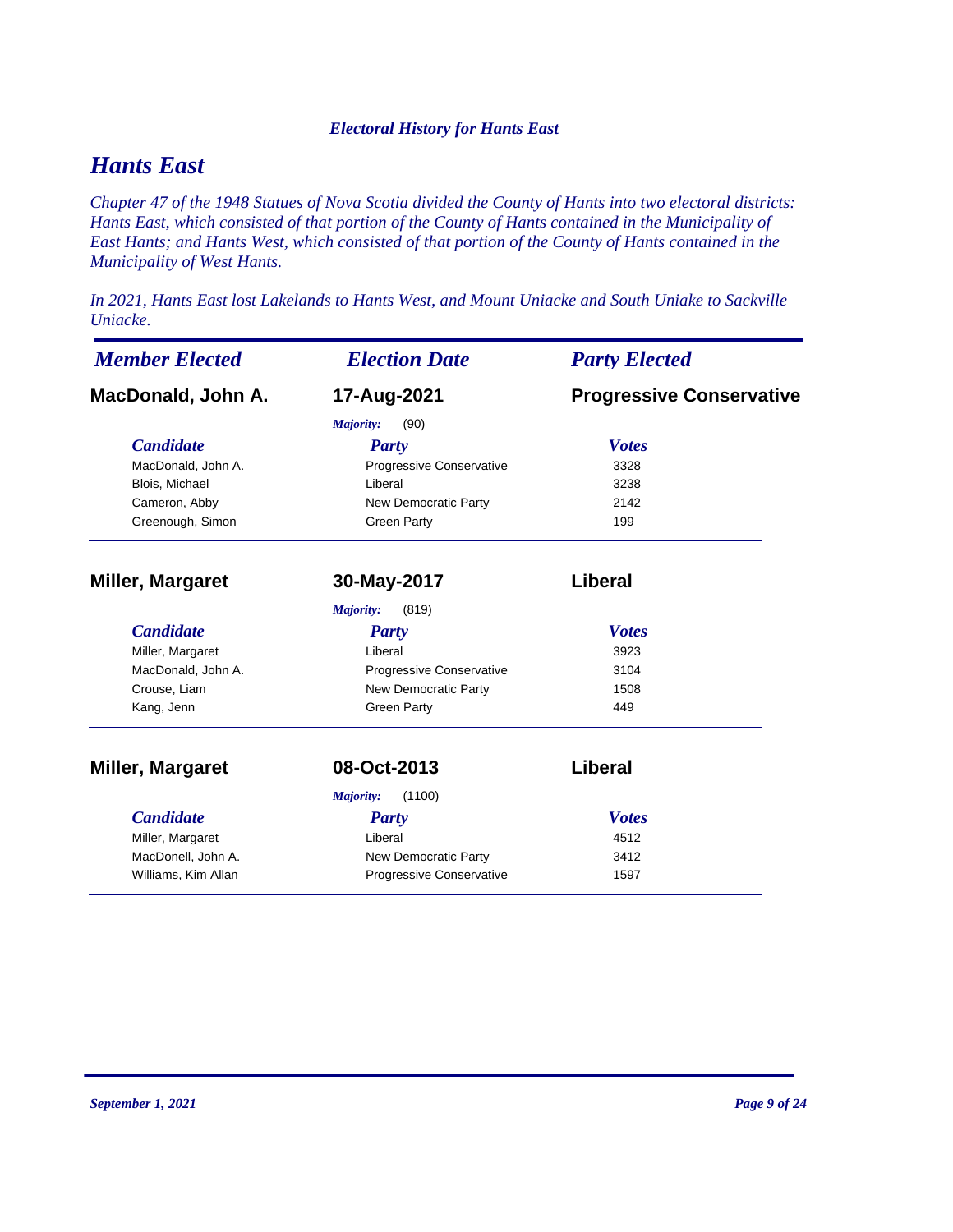| <i><b>Electoral History for Hants East</b></i> |                            |                             |  |  |
|------------------------------------------------|----------------------------|-----------------------------|--|--|
| MacDonell, John A.                             | 09-Jun-2009                | <b>New Democratic Party</b> |  |  |
|                                                | <b>Majority:</b><br>(4485) |                             |  |  |
| <b>Candidate</b>                               | <b>Party</b>               | <b>Votes</b>                |  |  |
| MacDonell, John A.                             | New Democratic Party       | 6052                        |  |  |
| Williams, Todd                                 | Progressive Conservative   | 1567                        |  |  |
| Rees, Maurice                                  | Liberal                    | 1467                        |  |  |
| Winkler, Emerich                               | <b>Green Party</b>         | 231                         |  |  |
| MacDonell, John A.                             | 13-Jun-2006                | <b>New Democratic Party</b> |  |  |
|                                                | <b>Majority:</b><br>(1997) |                             |  |  |
| <b>Candidate</b>                               | <b>Party</b>               | <b>Votes</b>                |  |  |
| MacDonell, John A.                             | New Democratic Party       | 4712                        |  |  |
| Fiander, Wayne                                 | Progressive Conservative   | 2715                        |  |  |
| MacKay, Malcolm                                | Liberal                    | 1237                        |  |  |
| Hartlen, Michael                               | <b>Green Party</b>         | 204                         |  |  |
| MacDonell, John A.                             | 05-Aug-2003                | <b>New Democratic Party</b> |  |  |
|                                                | <b>Majority:</b><br>(2917) |                             |  |  |
| <b>Candidate</b>                               | <b>Party</b>               | <b>Votes</b>                |  |  |
| MacDonell, John A.                             | New Democratic Party       | 4783                        |  |  |
| Matthews, Larry                                | Liberal                    | 1866                        |  |  |
| LeRoy, Mary Lou                                | Progressive Conservative   | 1640                        |  |  |
| Smith, Ken                                     | Nova Scotia Party          | 106                         |  |  |
| MacDonell, John A.                             | 27-Jul-1999                | <b>New Democratic Party</b> |  |  |
|                                                | (906)<br><b>Majority:</b>  |                             |  |  |
| <b>Candidate</b>                               | <b>Party</b>               | <b>Votes</b>                |  |  |
| MacDonell, John A.                             | New Democratic Party       | 3985                        |  |  |
| Morash, Reese                                  | Progressive Conservative   | 3079                        |  |  |
| Stewart, Sara                                  | Liberal                    | 2150                        |  |  |
| MacDonell, John A.                             | 24-Mar-1998                | <b>New Democratic Party</b> |  |  |
|                                                | <b>Majority:</b><br>(798)  |                             |  |  |
| <b>Candidate</b>                               | <b>Party</b>               | <b>Votes</b>                |  |  |
| MacDonell, John A.                             | New Democratic Party       | 4175                        |  |  |

Smith, Jim W. 2377 Armstrong, Lawrin **Progressive Conservative** 2010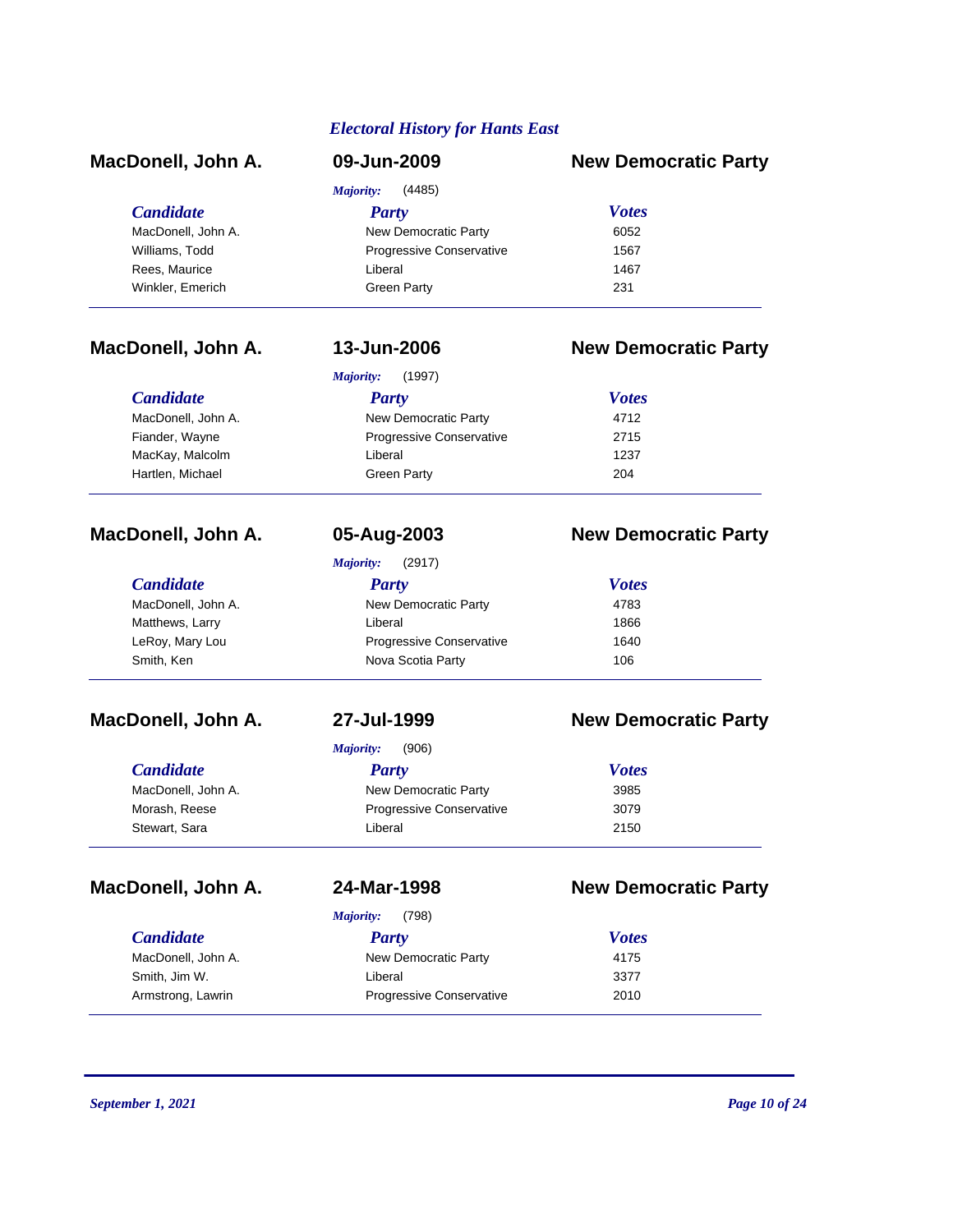| Carruthers, Robert Arthur 25-May-1993<br>(Bob) |                                                  | <b>Liberal</b>                  |
|------------------------------------------------|--------------------------------------------------|---------------------------------|
|                                                | <b>Majority:</b><br>(638)                        |                                 |
| <b>Candidate</b>                               | <b>Party</b>                                     | <b>Votes</b>                    |
| Carruthers, Robert Arthur                      | Liberal                                          | 4295                            |
| MacKeil, Stephen                               | Progressive Conservative                         | 3657                            |
| MacLean, Terry                                 | New Democratic Party                             | 1817                            |
| <b>Hawkins, Walter John</b><br>(Jack)          | 06-Sep-1988                                      | Liberal                         |
|                                                |                                                  |                                 |
|                                                | (525)<br><b>Majority:</b>                        |                                 |
| <b>Candidate</b>                               | <b>Party</b>                                     | <b>Votes</b>                    |
| Hawkins, Walter John (Jack)                    | Liberal                                          | 4502                            |
| Etter, Cora H.<br>Preeper, Richard             | Progressive Conservative<br>New Democratic Party | 3977<br>1082                    |
| <b>Etter, Cora Helena</b>                      | 06-Nov-1984                                      | <b>Progressive Conservative</b> |
|                                                | Majority:<br>(538)                               |                                 |
| <b>Candidate</b>                               | <b>Party</b>                                     | <b>Votes</b>                    |
| Etter, Cora H.                                 | Progressive Conservative                         | 3730                            |
| Hawkins, Walter John (Jack)                    | Liberal                                          | 3192                            |
| Radley, Byron "Herbert"                        | New Democratic Party                             | 757                             |
| <b>Hawkins, Walter John</b><br>(Jack)          | 06-Oct-1981                                      | Liberal                         |
|                                                | <b>Majority:</b><br>(58)                         |                                 |
| <b>Candidate</b>                               | <b>Party</b>                                     | <b>Votes</b>                    |
| Hawkins, Walter John (Jack)                    | Liberal                                          | 3041                            |
| Hunt, G. Patrick                               | Progressive Conservative                         | 2983                            |
| McNeil, Harry                                  | New Democratic Party                             | 1747                            |
| Hunt, G. Patrick                               | 19-Sep-1978                                      | <b>Progressive Conservative</b> |
|                                                | Majority:<br>(741)                               |                                 |
| <b>Candidate</b>                               | <b>Party</b>                                     | <b>Votes</b>                    |
| Hunt, G. Patrick                               |                                                  |                                 |
|                                                | Progressive Conservative                         | 4035                            |
| Hawkins, Walter John (Jack)                    | Liberal                                          | 3294                            |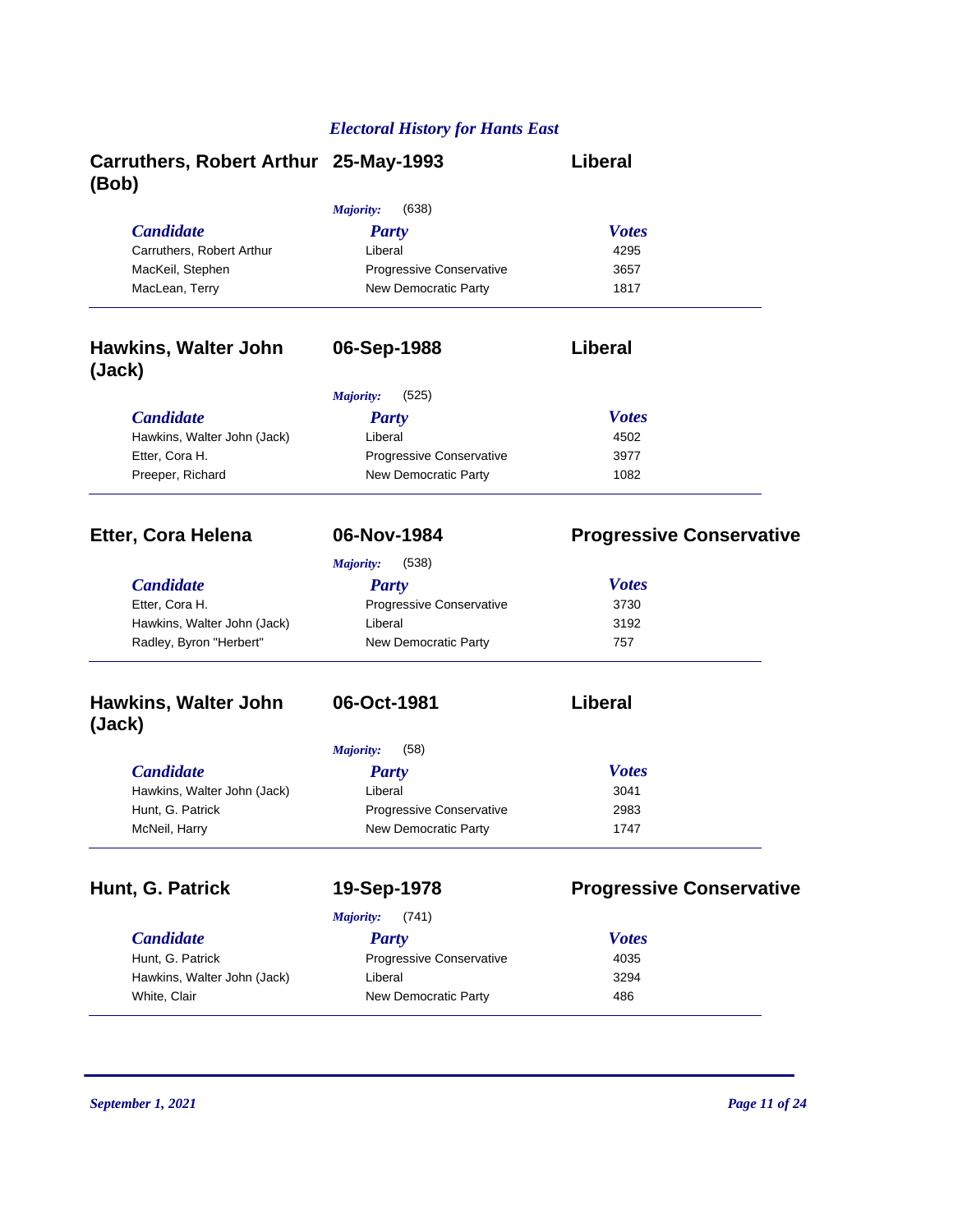| <b>Hawkins, Walter John</b><br>(Jack)     | 02-Apr-1974                     | <b>Liberal</b>                                     |
|-------------------------------------------|---------------------------------|----------------------------------------------------|
|                                           | <b>Majority:</b><br>(632)       |                                                    |
| <b>Candidate</b>                          | <b>Party</b>                    | <b>Votes</b>                                       |
| Hawkins, Walter John (Jack)               | Liberal                         | 3322                                               |
| Ettinger, Avard                           | <b>Progressive Conservative</b> | 2690                                               |
| White, Clare                              | New Democratic Party            | 549                                                |
| Stanhope, John G. Sr.                     | Independent                     | 99                                                 |
| <b>Hawkins, Walter John</b><br>(Jack)     | 13-Oct-1970                     | Liberal                                            |
|                                           | <b>Majority:</b><br>(322)       |                                                    |
| <b>Candidate</b>                          | <b>Party</b>                    | <b>Votes</b>                                       |
| Hawkins, Walter John (Jack)               | Liberal                         | 3115                                               |
| Ettinger, James Albert                    | Progressive Conservative        | 2793                                               |
| <b>Ettinger, James Albert</b><br>(Albert) | 30-May-1967                     | <b>Progressive Conservative</b>                    |
|                                           | <b>Majority:</b><br>(215)       |                                                    |
| <b>Candidate</b>                          | <b>Party</b>                    | <b>Votes</b>                                       |
| Ettinger, James Albert                    | Progressive Conservative        | 2697                                               |
| Casey, Norman E.                          | Liberal                         | 2482                                               |
| <b>Ettinger, James Albert</b><br>(Albert) | 08-Oct-1963                     | <b>Progressive Conservative</b>                    |
|                                           | <b>Majority:</b><br>(383)       |                                                    |
| <b>Candidate</b>                          | <b>Party</b>                    | <b>Votes</b>                                       |
| Ettinger, James Albert                    | Progressive Conservative        | 2739                                               |
| Fraser, George E.                         | Liberal                         | 2356                                               |
| Loomer, Ralph                             | New Democratic Party            | 87                                                 |
| <b>Ettinger, James Albert</b><br>(Albert) |                                 | 27-Aug-1962 (By-election) Progressive Conservative |
|                                           | <b>Majority:</b><br>(77)        |                                                    |
| <b>Candidate</b>                          | <b>Party</b>                    | <b>Votes</b>                                       |
| Ettinger, James Albert                    | Progressive Conservative        | 2620                                               |
| Regan, Gerald Augustine                   | Liberal                         | 2543                                               |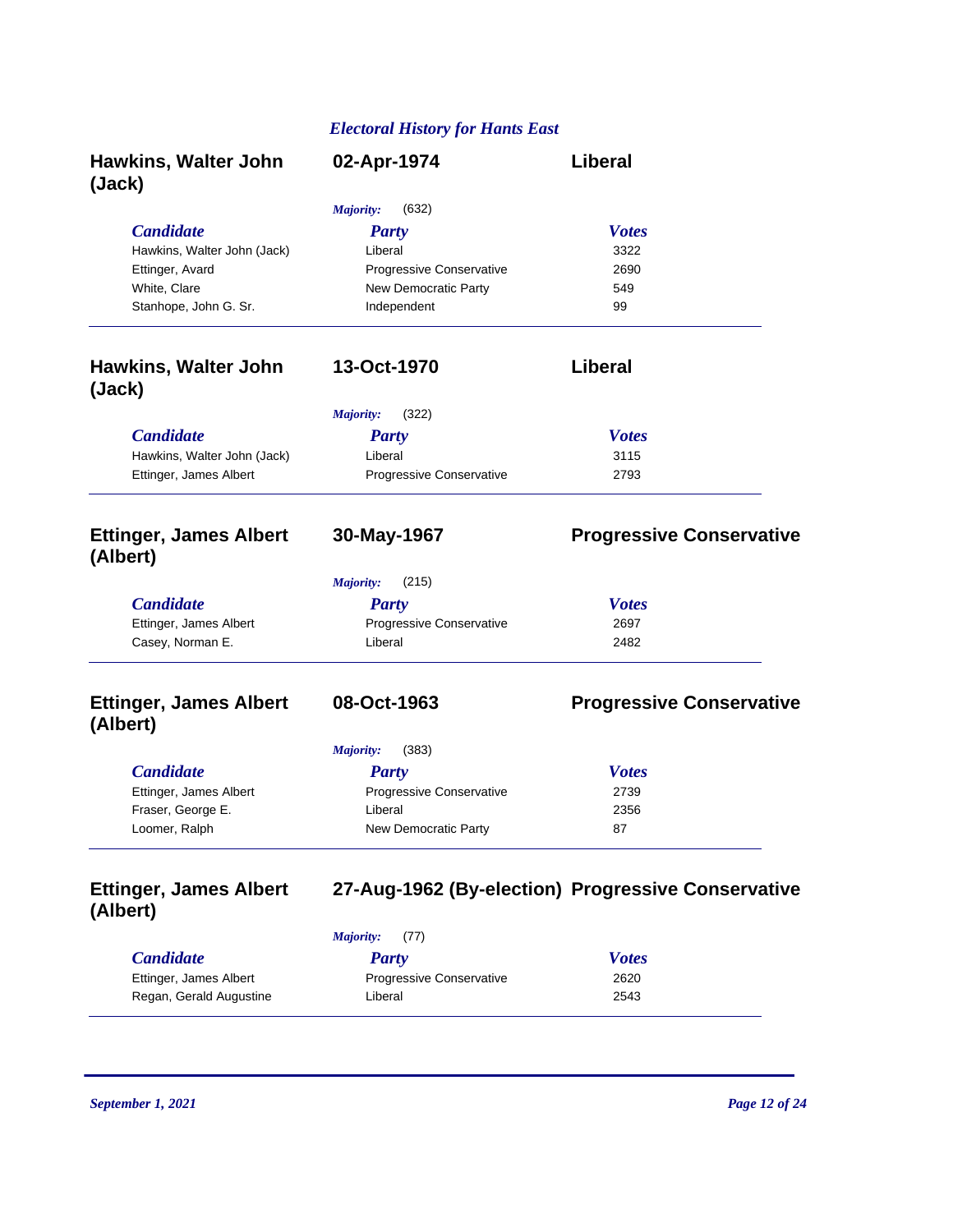| <b>Ettinger, Ernest Milton</b> | 07-Jun-1960                                          | <b>Progressive Conservative</b> |
|--------------------------------|------------------------------------------------------|---------------------------------|
|                                | (219)<br>Majority:                                   |                                 |
| <b>Candidate</b>               | Party                                                | <b>Votes</b>                    |
| Ettinger, Ernest Milton        | <b>Progressive Conservative</b>                      | 2426                            |
| Grant, Carl Spencer            | Liberal                                              | 2207                            |
| Scothorn, Alfred James         | <b>CCF (Cooperative Commonwealth)</b><br>Federation) | 268                             |
|                                |                                                      |                                 |

Ettinger died May 29, 1962. He was replaced by J. Albert Ettinger.

### **Ettinger, Ernest Milton 30-Oct-1956 Progressive Conservative**

|                            | (50)<br>Majority:                                    |              |  |
|----------------------------|------------------------------------------------------|--------------|--|
| <i>Candidate</i>           | <b>Party</b>                                         | <b>Votes</b> |  |
| Ettinger, Ernest Milton    | Progressive Conservative                             | 2392         |  |
| MacKenzie, Arthur Whittier | Liberal                                              | 2342         |  |
| Wheadon, Malcolm F.        | <b>CCF (Cooperative Commonwealth)</b><br>Federation) | 54           |  |

## **Reid, Alfred Edward 16-Nov-1954 (By-election) Liberal**

| <i>Majority:</i> (1)    |                                                      |              |  |
|-------------------------|------------------------------------------------------|--------------|--|
| <i>Candidate</i>        | <b>Party</b>                                         | <b>Votes</b> |  |
| Reid, Alfred Edward     | Liberal                                              | 2257         |  |
| Ettinger, Ernest Milton | <b>Progressive Conservative</b>                      | 2256         |  |
| Wheadon, Malcolm F.     | <b>CCF (Cooperative Commonwealth)</b><br>Federation) | 130          |  |

Alfred Edward Reid won by a majority of one over Ettinger, which was the Returning Officer's tie-breaking vote cast on Declaration Day.

| <b>Reid, Alfred Edward</b>                                                                              | 26-May-1953                     | Liberal      |
|---------------------------------------------------------------------------------------------------------|---------------------------------|--------------|
|                                                                                                         | Majority:<br>(1)                |              |
| <i>Candidate</i>                                                                                        | Party                           | <b>Votes</b> |
| Reid, Alfred Edward                                                                                     | Liberal                         | 2251         |
| Ettinger, Ernest Milton                                                                                 | <b>Progressive Conservative</b> | 2250         |
| Election declared void by the Supreme Court of N.S. because of balloting irregularities. Feb. 25, 1954. |                                 |              |

**Ettinger, Ernest Milton 09-Jun-1949 Progressive Conservative**

|                            | (28)<br>Majority:                                    |              |  |
|----------------------------|------------------------------------------------------|--------------|--|
| <i>Candidate</i>           | <b>Party</b>                                         | <b>Votes</b> |  |
| Ettinger, Ernest Milton    | Progressive Conservative                             | 2097         |  |
| MacLellan, Robert Augustus | Liberal                                              | 2069         |  |
| Hart, Johnston B.          | <b>CCF (Cooperative Commonwealth)</b><br>Federation) | 272          |  |
|                            |                                                      |              |  |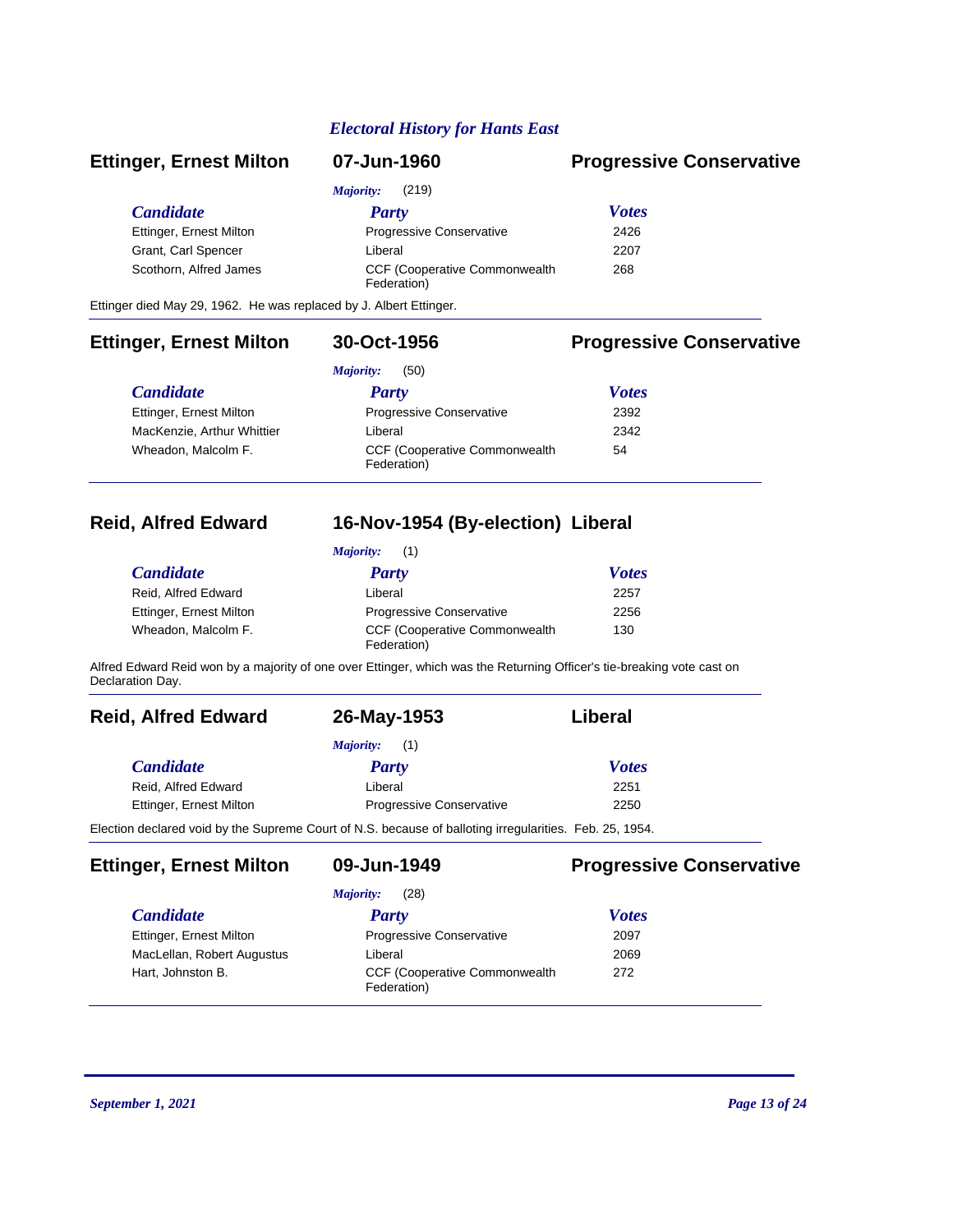# **Electoral History for Hants County**

*Including Former Electoral District Names*



**Report Created for Nova Scotia Legislature Website by the Nova Scotia Legislative Library**

*The returns as presented here are not official. Every effort has been made to make these results as accurate as possible. Return information was compiled from official electoral return reports and from newspapers of the day.*

*The number of votes is listed as 0 if there is no information or the candidate won by acclamation.*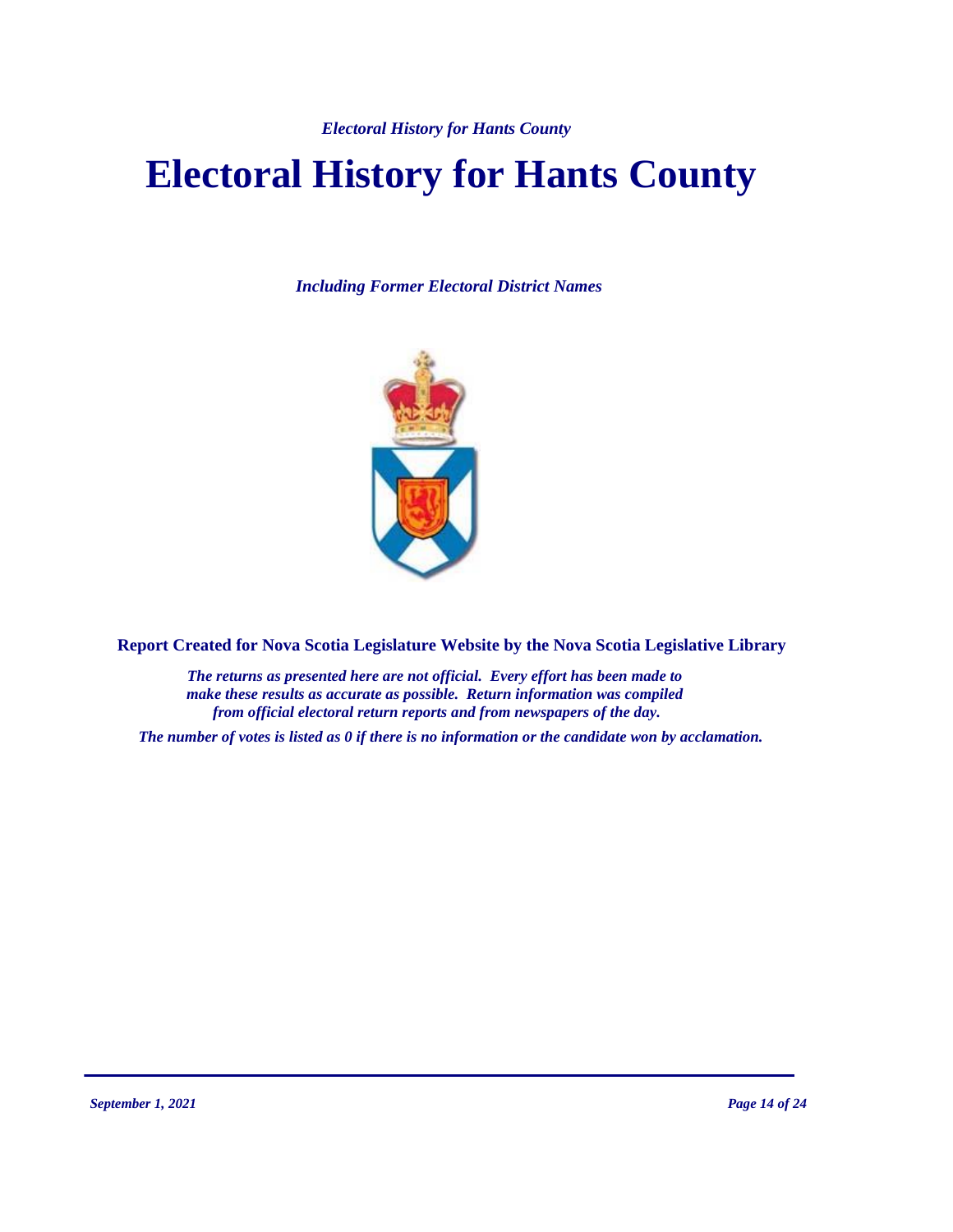# *Hants County*

*Chapter 47 of the Statues of Nova Scotia for 1948 divided Hants County into two electoral districts: Hants East, which consisted of that portion of the County of Hants contained in the Municipality of East Hants; and Hants West, which consisted of that portion of the County of Hants contained in the Municipality of West Hants.*

| <b>Member Elected</b>                          | <b>Election Date</b>                         | <b>Party Elected</b> |
|------------------------------------------------|----------------------------------------------|----------------------|
| <b>MacLellan, Robert</b><br><b>Augustus</b>    | 23-Oct-1945                                  | Liberal              |
|                                                | (1757)<br><i>Majority:</i>                   |                      |
| <b>Candidate</b>                               | <b>Party</b>                                 | <b>Votes</b>         |
| MacLellan, Robert Augustus                     | Liberal                                      | 4951                 |
| Murray, Norman Dudley                          | <b>Progressive Conservative</b>              | 3194                 |
| Scott, Frederick C. G.                         | CCF (Cooperative Commonwealth<br>Federation) | 1256                 |
| <b>MacMillan, Alexander</b><br><b>Stirling</b> | 28-Oct-1941                                  | Liberal              |
|                                                | (1279)<br>Majority:                          |                      |
| <b>Candidate</b>                               | <b>Party</b>                                 | <b>Votes</b>         |
| MacMillan, Alexander Stirling                  | Liberal                                      | 4871                 |
| Blanchard, Norman Dexter                       | <b>Progressive Conservative</b>              | 3592                 |
| <b>MacMillan, Alexander</b><br><b>Stirling</b> | 29-Jun-1937                                  | Liberal              |
|                                                | <b>Majority:</b><br>(1009)                   |                      |
| <b>Candidate</b>                               | <b>Party</b>                                 | <b>Votes</b>         |
| MacMillan, Alexander Sterling                  | Liberal                                      | 5590                 |
| Fraser, Leonard W.                             | <b>Progressive Conservative</b>              | 4581                 |
| <b>MacMillan, Alexander</b><br><b>Stirling</b> | 22-Aug-1933                                  | Liberal              |
|                                                | (725)<br>Majority:                           |                      |
| <b>Candidate</b>                               | <b>Party</b>                                 | <b>Votes</b>         |
| MacMillan, Alexander Sterling                  | Liberal                                      | 5328                 |
| Parsons, Albert E.                             | <b>Liberal Conservative</b>                  | 4603                 |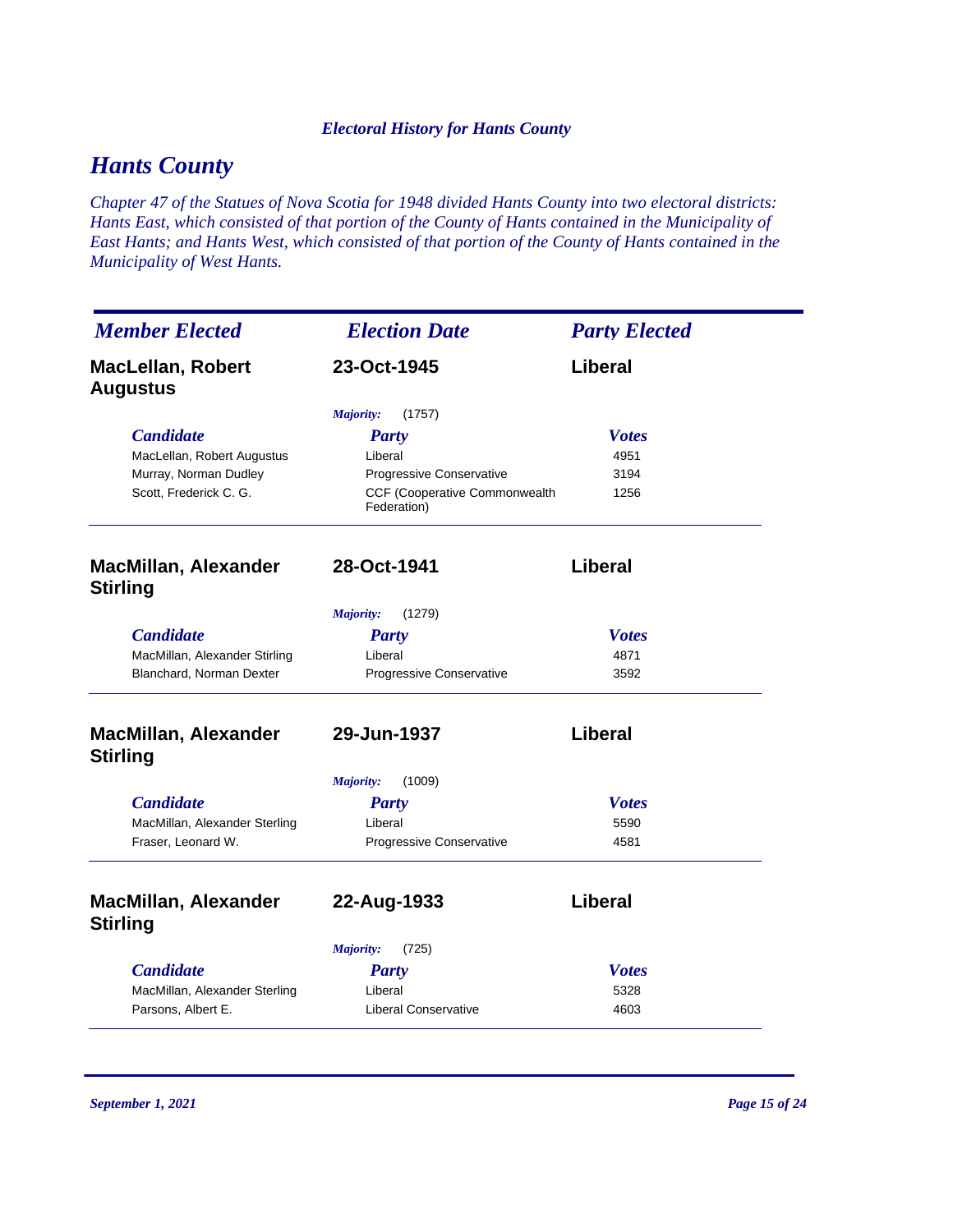# *Candidate Party Votes* **Rhodes, Edgar Nelson 01-Oct-1928 Liberal Conservative** *Majority:* (185) Parsons, Albert E. Conservative 4087 Rhodes, Edgar Nelson **Liberal Conservative** 4008 Reid, James William Liberal 3823 Gass, Robert **Cass, 2008** Liberal 2528 Rhodes resigned August 11, 1930 to become federal Minister of Fisheries. *Candidate Party Votes* **Parsons, Albert E. 01-Oct-1928 Liberal Conservative** *Majority:* (264) Parsons, Albert E. The Liberal Conservative **4087** Rhodes, Edgar Nelson **Liberal Conservative** 4008 Reid, James William Liberal 3823 Gass, Robert **Liberal** Liberal 3528 Rhodes resigned August 11, 1930 to become federal Minister of Fisheries.

# **Rhodes, Edgar Nelson 01-Aug-1925 (By-election) Liberal Conservative**

|                                                                                                        | <i>Maiority:</i> | (Acclamation)        |              |
|--------------------------------------------------------------------------------------------------------|------------------|----------------------|--------------|
| <i>Candidate</i>                                                                                       | Party            |                      | <b>Votes</b> |
| Rhodes, Edgar Nelson                                                                                   |                  | Liberal Conservative |              |
| Rhodes was appointed Premier and Provincial Secretary. He won the required by-election by acclamation. |                  |                      |              |

| Rhodes, Edgar Nelson | 25-Jun-1925          | <b>Liberal Conservative</b> |
|----------------------|----------------------|-----------------------------|
|                      | (1498)<br>Majority:  |                             |
| <i>Candidate</i>     | Party                | <b>Votes</b>                |
| Parsons, Albert E.   | Liberal Conservative | 4806                        |
| Rhodes, Edgar Nelson | Liberal Conservative | 4573                        |
| Reid, James William  | Liberal              | 3075                        |
| Forsyth, Lionel A.   | Liberal              | 2860                        |
|                      |                      |                             |

### **Parsons, Albert E. 25-Jun-1925 Liberal Conservative**

*Majority:* (1731)

### *Candidate Party Votes* Parsons, Albert E. Conservative Liberal Conservative 4806 Rhodes, Edgar Nelson **Liberal Conservative** 4573 Reid, James William Liberal 3075 Forsyth, Lionel A. Liberal 2860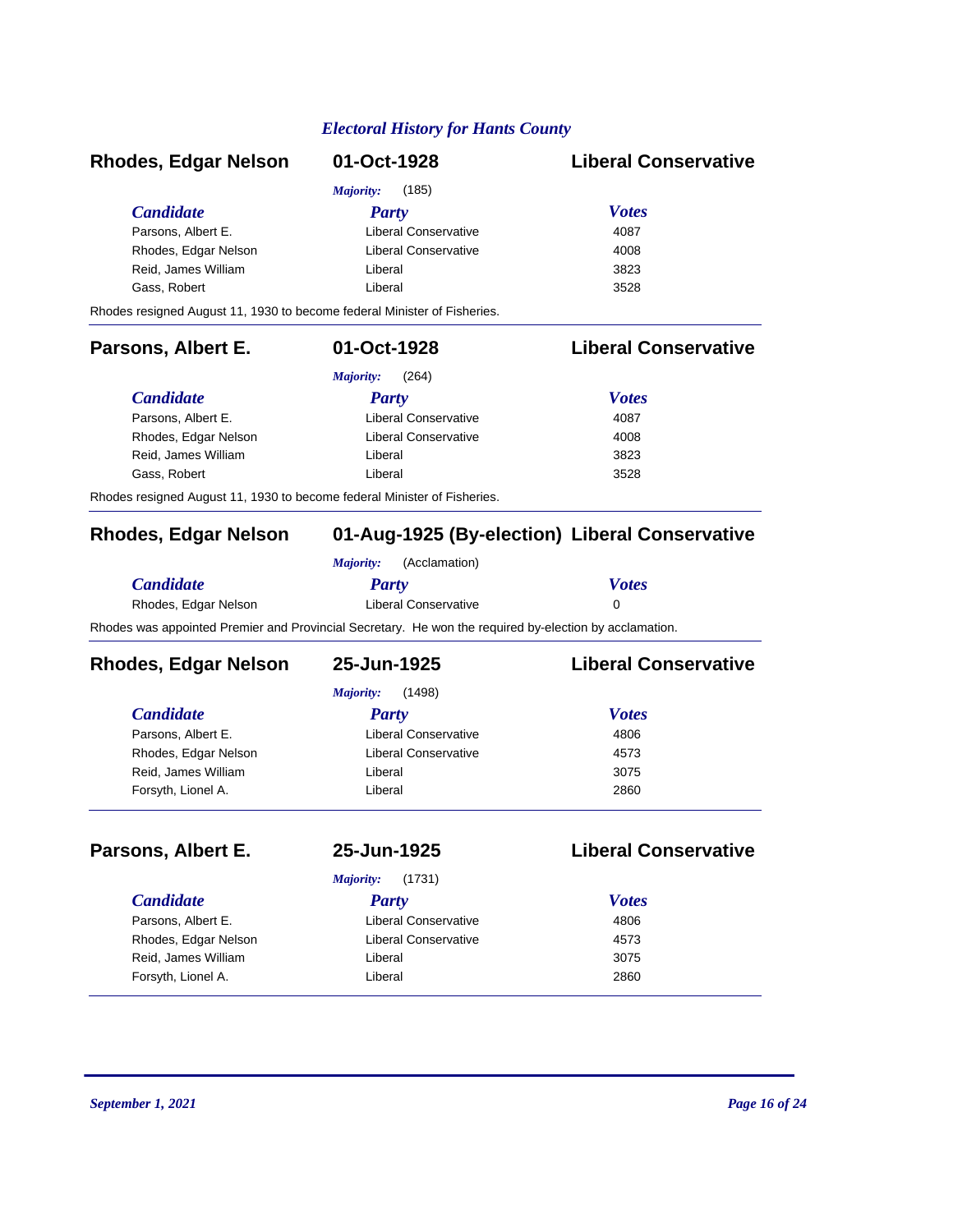| <b>Reid, James William</b>              | 27-Jul-1920                 | Liberal                     |
|-----------------------------------------|-----------------------------|-----------------------------|
|                                         | <b>Majority:</b><br>(952)   |                             |
| <b>Candidate</b>                        | <b>Party</b>                | <b>Votes</b>                |
| Reid, James William                     | Liberal                     | 3035                        |
| MacDonald, John Alexander (2)           | Farmers' Party              | 2179                        |
| Parsons, Albert E.                      | <b>Liberal Conservative</b> | 2083                        |
| Aylword, Walter J.                      | Farmers' Party              | 1594                        |
| Davison, Wiley V.                       | Labour                      | 998                         |
| <b>MacDonald, John</b><br>Alexander (2) | 27-Jul-1920                 | <b>Farmers' Party</b>       |
|                                         | <b>Majority:</b><br>(96)    |                             |
| <b>Candidate</b>                        | <b>Party</b>                | <b>Votes</b>                |
| Reid, James William                     | Liberal                     | 3035                        |
| MacDonald, John Alexander (2)           | Farmers' Party              | 2179                        |
| Parsons, Albert E.                      | <b>Liberal Conservative</b> | 2083                        |
| Aylword, Walter J.                      | Farmers' Party              | 1594                        |
| Davison, Wiley V.                       | Labour                      | 998                         |
| <b>Reid, James William</b>              | 20-Jun-1916                 | Liberal                     |
|                                         | (10)<br>Majority:           |                             |
| <b>Candidate</b>                        | <b>Party</b>                | <b>Votes</b>                |
| Parsons, Albert E.                      | <b>Liberal Conservative</b> | 2142                        |
| Reid, James William                     | Liberal                     | 2051                        |
| Sangster, Herbert W.                    | <b>Liberal Conservative</b> | 2041                        |
| Fulmer, Burchell B.                     | Liberal                     | 1929                        |
| Parsons, Albert E.                      | 20-Jun-1916                 | <b>Liberal Conservative</b> |
|                                         | Majority:<br>(101)          |                             |
| <b>Candidate</b>                        | Party                       | <b>Votes</b>                |
| Parsons, Albert E.                      | Liberal Conservative        | 2142                        |
| Reid, James William                     | Liberal                     | 2051                        |
| Sangster, Herbert W.                    | <b>Liberal Conservative</b> | 2041                        |
| Fulmer, Burchell B.                     | Liberal                     | 1929                        |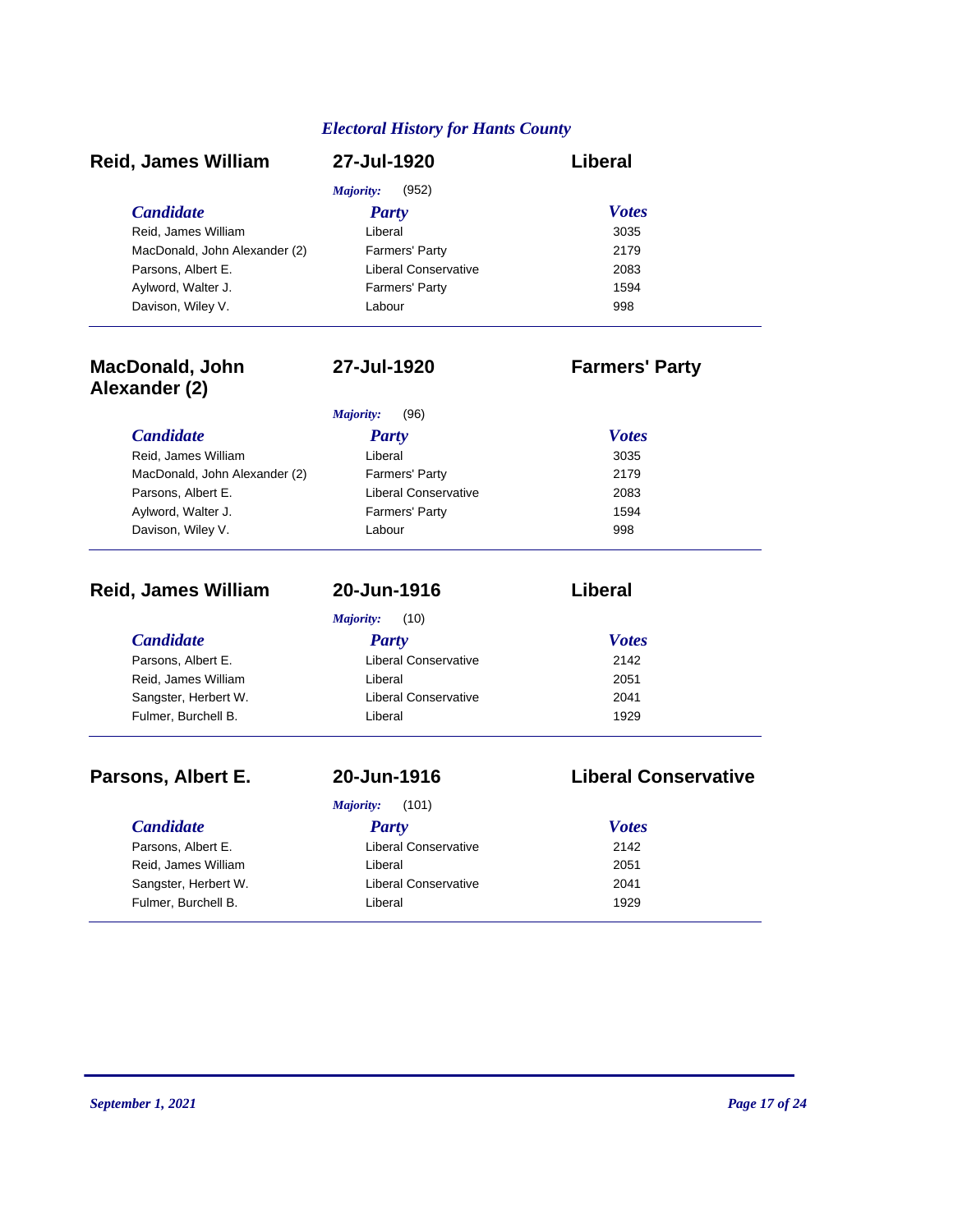| <b>Reid, James William</b> | 14-Jun-1911                                    | Liberal                     |
|----------------------------|------------------------------------------------|-----------------------------|
|                            | Majority:<br>(60)                              |                             |
| <b>Candidate</b>           | <b>Party</b>                                   | <b>Votes</b>                |
| Parsons, Albert E.         | <b>Liberal Conservative</b>                    | 2303                        |
| Reid, James William        | Liberal                                        | 2066                        |
| Fielding, P. M.            | <b>Liberal Conservative</b>                    | 2006                        |
| Wilson, George             | Liberal                                        | 1809                        |
| Parsons, Albert E.         | 14-Jun-1911                                    | <b>Liberal Conservative</b> |
|                            | <b>Majority:</b><br>(297)                      |                             |
| <b>Candidate</b>           | <b>Party</b>                                   | <b>Votes</b>                |
| Parsons, Albert E.         | <b>Liberal Conservative</b>                    | 2303                        |
| Reid, James William        | Liberal                                        | 2066                        |
| Fielding, P. M.            | <b>Liberal Conservative</b>                    | 2006                        |
| Wilson, George             | Liberal                                        | 1809                        |
| Parsons, Albert E.         | 24-Nov-1909 (By-election) Liberal Conservative |                             |
|                            | Majority:<br>(83)                              |                             |
| <b>Candidate</b>           | <b>Party</b>                                   | <b>Votes</b>                |
| Parsons, Albert E.         | <b>Liberal Conservative</b>                    | 1921                        |
| Christie, Medford          | Liberal                                        | 1838                        |
| O'Brien, James             | 17-Jul-1907 (By-election) Liberal              |                             |
|                            | <b>Majority:</b><br>(147)                      |                             |
| <b>Candidate</b>           | <b>Party</b>                                   | <b>Votes</b>                |
| O'Brien, James             | Liberal                                        | 2030                        |
| O'Brien, Everett A.        | <b>Liberal Conservative</b>                    | 1883                        |

# **Wilcox, Charles Smith 20-Jun-1906 Liberal Conservative**

| <b>Candidate</b>         | <b>Party</b>                | <b>Votes</b> |
|--------------------------|-----------------------------|--------------|
| Drysdale, Arthur         | Liberal                     | 1934         |
| Wilcox, Charles Smith    | <b>Liberal Conservative</b> | 1859         |
| O'Brien, E. A.           | <b>Liberal Conservative</b> | 1800         |
| McHeffey, Francis Parker | Liberal                     | 1792         |

Drysdale resigned March 13, 1907. He was replaced by James O'Brien. Wilcox died October 10, 1909. He was replaced by Albert Parsons.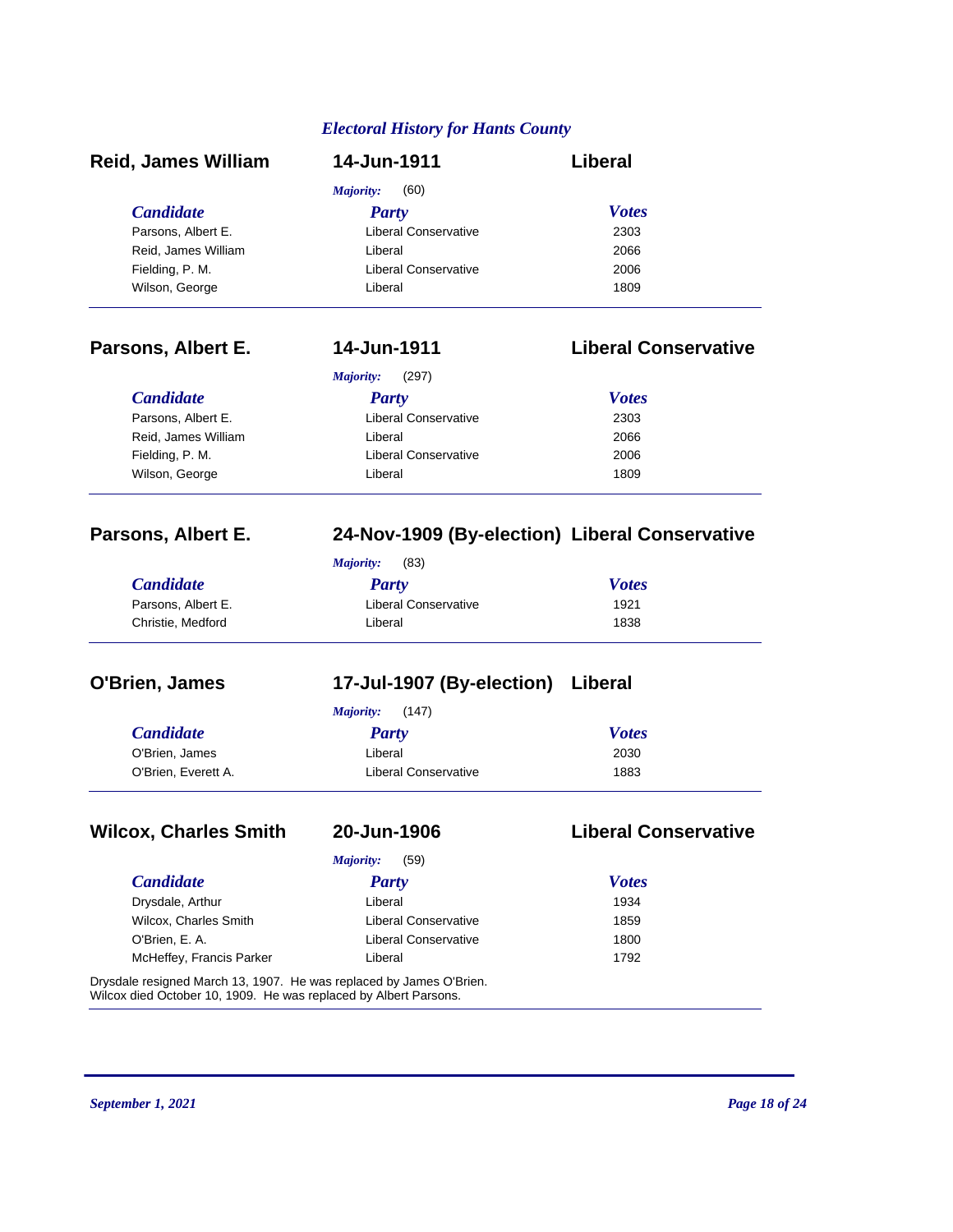| Drysdale, Arthur         | 20-Jun-1906          | Liberal      |
|--------------------------|----------------------|--------------|
|                          | (134)<br>Majority:   |              |
| <i>Candidate</i>         | <b>Party</b>         | <b>Votes</b> |
| Drysdale, Arthur         | Liberal              | 1934         |
| Wilcox, Charles Smith    | Liberal Conservative | 1859         |
| O'Brien, E. A.           | Liberal Conservative | 1800         |
| McHeffey, Francis Parker | Liberal              | 1792         |

Drysdale resigned March 13, 1907. He was replaced by James O'Brien. Wilcox died October 10, 1909. He was replaced by Albert Parsons.

| McHeffey, Francis Parker 02-Oct-1901 |                      | Liberal      |
|--------------------------------------|----------------------|--------------|
|                                      | (295)<br>Majority:   |              |
| <b>Candidate</b>                     | <b>Party</b>         | <b>Votes</b> |
| Drysdale, Arthur                     | Liberal              | 2092         |
| McHeffey, Francis Parker             | Liberal              | 1914         |
| Wilcox, Charles Smith                | Liberal Conservative | 1619         |
| Sanford, A. S.                       | Liberal Conservative | 1458         |

| <b>Drysdale, Arthur</b>  | 02-Oct-1901          | Liberal      |  |
|--------------------------|----------------------|--------------|--|
|                          | (473)<br>Majority:   |              |  |
| <b>Candidate</b>         | <b>Party</b>         | <b>Votes</b> |  |
| Drysdale, Arthur         | Liberal              | 2092         |  |
| McHeffey, Francis Parker | Liberal              | 1914         |  |
| Wilcox, Charles Smith    | Liberal Conservative | 1619         |  |
| Sanford, A. S.           | Liberal Conservative | 1458         |  |

# **Wilcox, Charles Smith 20-Apr-1897 Liberal Conservative**

| (29)<br>Majority:     |                      |              |  |
|-----------------------|----------------------|--------------|--|
| <b>Candidate</b>      | <b>Party</b>         | <b>Votes</b> |  |
| Drysdale, Arthur      | Liberal              | 1839         |  |
| Wilcox, Charles Smith | Liberal Conservative | 1746         |  |
| Thompson, James A.    | Liberal Conservative | 1717         |  |
| Douglas, William McD  | Liberal              | 1707         |  |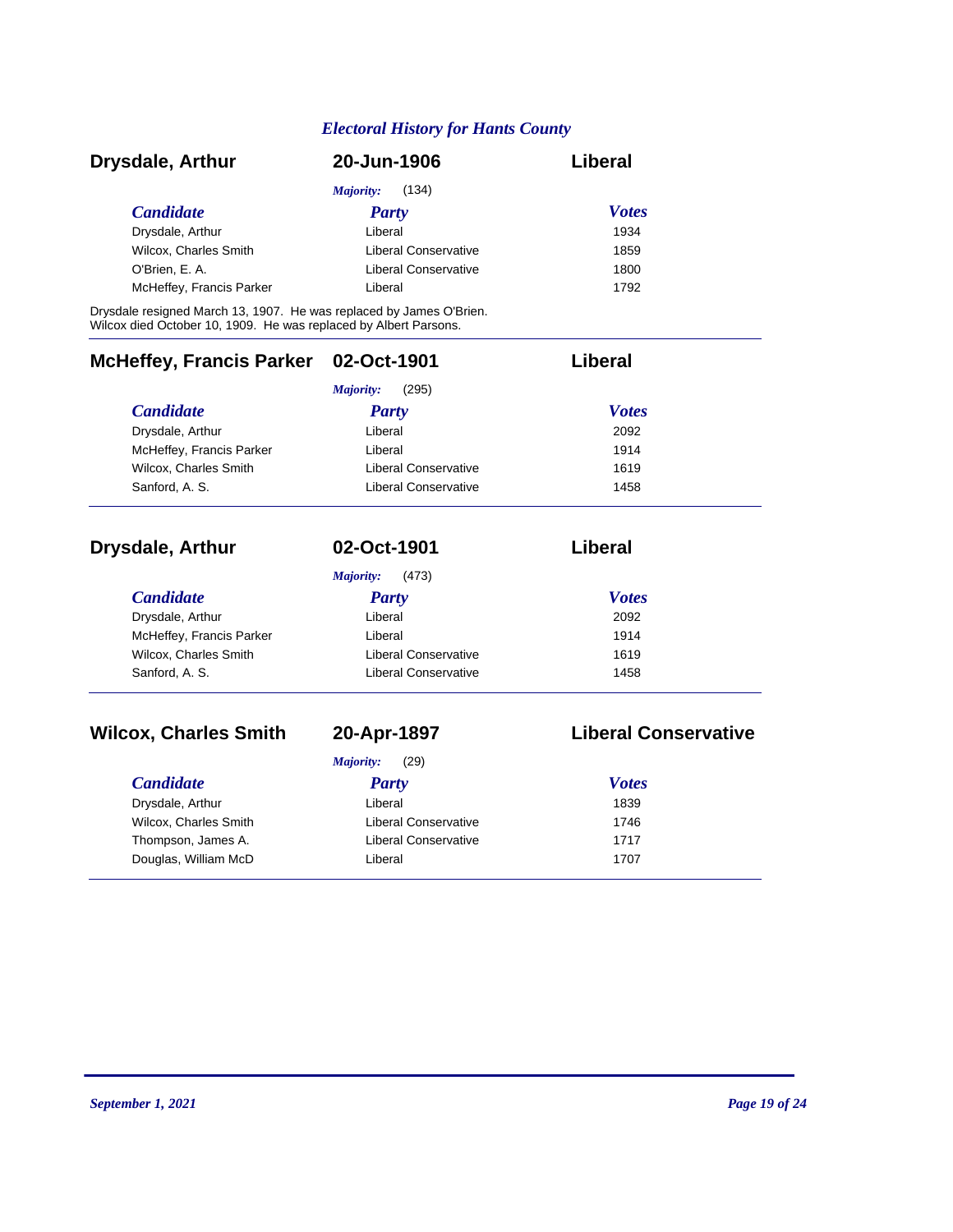| <b>Drysdale, Arthur</b> | 20-Apr-1897                 | Liberal      |  |
|-------------------------|-----------------------------|--------------|--|
|                         | (122)<br>Majority:          |              |  |
| <i>Candidate</i>        | Party                       | <b>Votes</b> |  |
| Drysdale, Arthur        | Liberal                     | 1839         |  |
| Wilcox, Charles Smith   | Liberal Conservative        | 1746         |  |
| Thompson, James A.      | <b>Liberal Conservative</b> | 1717         |  |
| Douglas, William McD    | Liberal                     | 1707         |  |

# **Wilcox, Charles Smith 15-Mar-1894 Liberal Conservative**

*Majority:* (17)

| (44)<br>Majority:     |                             |              |  |  |
|-----------------------|-----------------------------|--------------|--|--|
| <i>Candidate</i>      | Party                       | <b>Votes</b> |  |  |
| Wilcox, Charles Smith | <b>Liberal Conservative</b> | 1733         |  |  |
| Drysdale, Arthur      | Liberal                     | 1706         |  |  |
| Thompson, Evan        | Liberal Conservative        | 1689         |  |  |
| Guild, W. H.          | Liberal                     | 1644         |  |  |

### **Drysdale, Arthur 15-Mar-1894 liberal**

*Candidate Party Votes* Wilcox, Charles Smith **Liberal Conservative** 1733 Drysdale, Arthur **Liberal** Liberal 1706 Thompson, Evan **Liberal Conservative** 1689 Guild, W. H. Communication of the University Communication of the University of the University Of the University Of the University of the University Of the University Of the University Of the University Of the University O

# **Drysdale, Arthur 05-Mar-1891 (By-election) Liberal**

|                  | (12)<br>Majority:    |              |
|------------------|----------------------|--------------|
| <b>Candidate</b> | Party                | <b>Votes</b> |
| Drysdale, Arthur | Liberal              | 1862         |
| McDougall, Adam  | Liberal Conservative | 1850         |

### **Smith, Thomas Barlow 21-May-1890 Liberal Conservative**

| (38)<br>Majority:    |                             |              |  |
|----------------------|-----------------------------|--------------|--|
| <i>Candidate</i>     | <b>Party</b>                | <b>Votes</b> |  |
| Smith, Thomas Barlow | <b>Liberal Conservative</b> | 1698         |  |
| Haley, Allen         | Liberal                     | 1661         |  |
| McDougall, Adam      | <b>Liberal Conservative</b> | 1660         |  |
| Frame, Archibald     | Liberal                     | 1552         |  |

Haley resigned February 25, 1891 before the House met to contest the federal general election. He was replaced by Arthur Drysdale.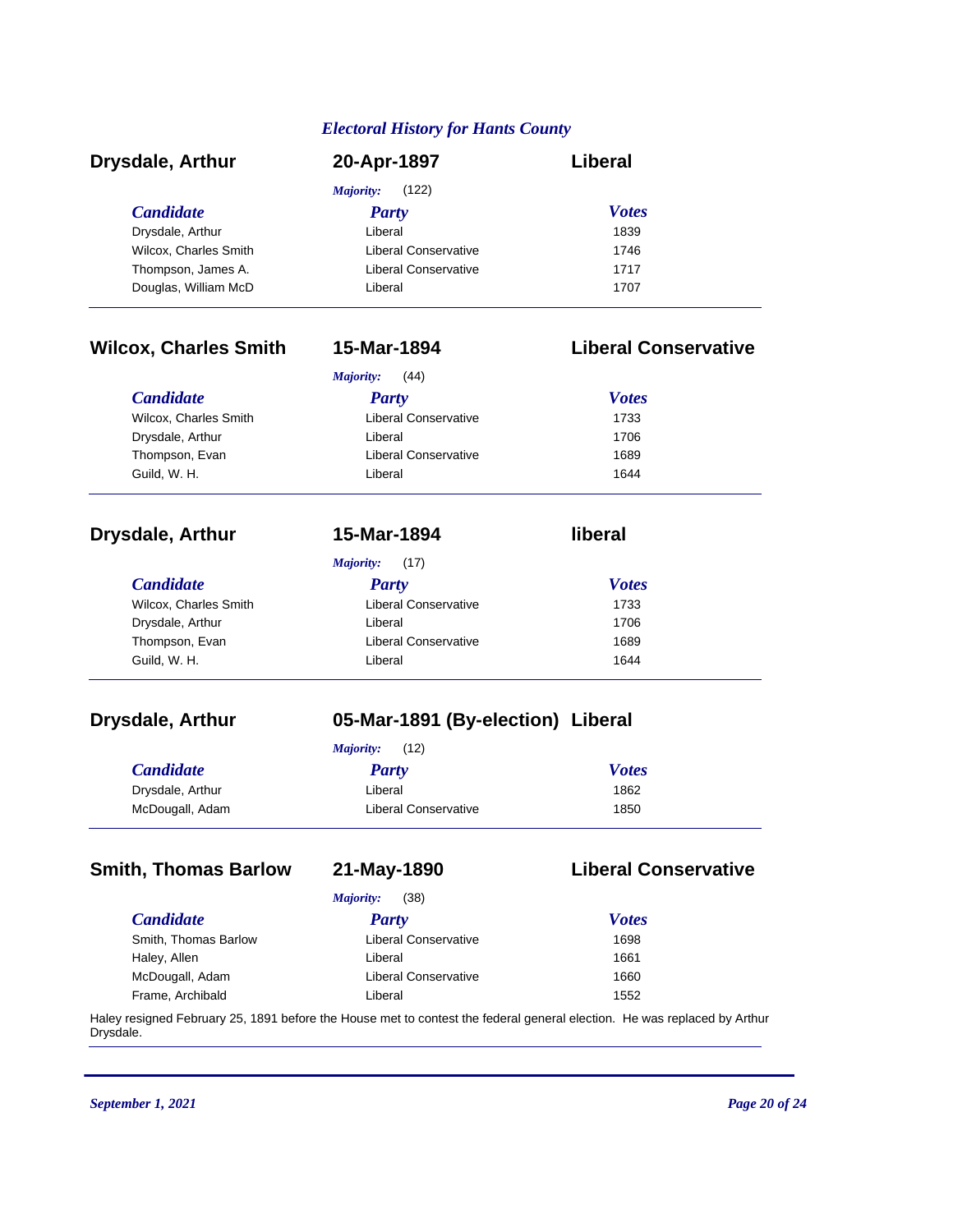| Haley, Allen         | 21-May-1890                 | Liberal      |
|----------------------|-----------------------------|--------------|
|                      | Majority:<br>(1)            |              |
| <b>Candidate</b>     | Party                       | <b>Votes</b> |
| Smith, Thomas Barlow | Liberal Conservative        | 1698         |
| Haley, Allen         | Liberal                     | 1661         |
| McDougall, Adam      | <b>Liberal Conservative</b> | 1660         |
| Frame, Archibald     | Liberal                     | 1552         |

Haley resigned February 25, 1891 before the House met to contest the federal general election. He was replaced by Arthur Drysdale.

| Haley, Allen            | 15-Jun-1886                 | Liberal      |  |
|-------------------------|-----------------------------|--------------|--|
|                         | Majority:<br>(44)           |              |  |
| <b>Candidate</b>        | <b>Party</b>                | <b>Votes</b> |  |
| Haley, Allen            | Liberal                     | 1552         |  |
| Frame, Archibald        | Liberal                     | 1522         |  |
| McDougall, Allan        | Liberal Conservative        | 1508         |  |
| Spence, Nathaniel David | <b>Liberal Conservative</b> | 1505         |  |
| <b>Frame, Archibald</b> | 15-Jun-1886                 | Liberal      |  |
|                         | Majority:<br>(14)           |              |  |
| <b>Candidate</b>        | Party                       | <b>Votes</b> |  |
| Haley, Allen            | Liberal                     | 1552         |  |

| Spence, Nathaniel David | Liberal Conservative | 1505 |
|-------------------------|----------------------|------|
| McDougall, Allan        | Liberal Conservative | 1508 |
| Frame, Archibald        | ∟iberal              | 1522 |

# **Spence, Nathaniel David 20-Jun-1882 Liberal Conservative**

|                         | <i>Majority:</i> (7) |              |
|-------------------------|----------------------|--------------|
| <i>Candidate</i>        | <b>Party</b>         | <b>Votes</b> |
| Haley, Allen            | Liberal              | 1261         |
| Spence, Nathaniel David | Liberal Conservative | 1236         |
| Creelman, F. S.         | Liberal Conservative | 1229         |
| Frame, Archibald        | Liberal              | 1209         |

 $\frac{1}{2}$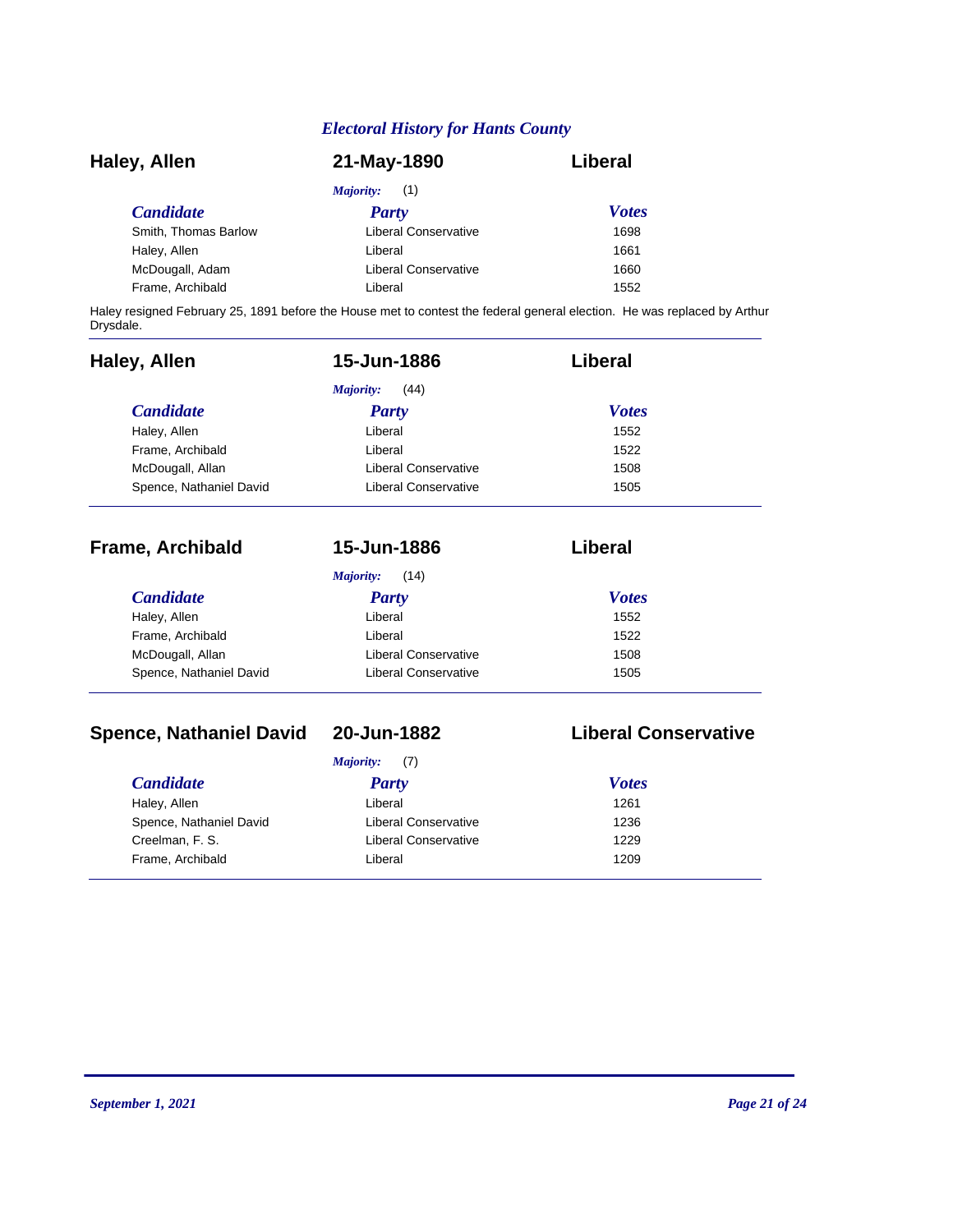| Haley, Allen            | 20-Jun-1882                 | Liberal      |  |
|-------------------------|-----------------------------|--------------|--|
|                         | (32)<br>Majority:           |              |  |
| <b>Candidate</b>        | <b>Party</b>                | <b>Votes</b> |  |
| Haley, Allen            | Liberal                     | 1261         |  |
| Spence, Nathaniel David | <b>Liberal Conservative</b> | 1236         |  |
| Creelman, F. S.         | Liberal Conservative        | 1229         |  |
| Frame, Archibald        | Liberal                     | 1209         |  |

## **Spence, Nathaniel David 17-Sep-1878 Liberal Conservative**

| (156)<br>Majority:       |                      |              |  |
|--------------------------|----------------------|--------------|--|
| <i>Candidate</i>         | <b>Party</b>         | <b>Votes</b> |  |
| Spence, Nathaniel David  | Liberal Conservative | 1621         |  |
| Smith, Thomas Barlow     | Liberal              | 1507         |  |
| Creelman, F. S.          | Liberal Conservative | 1465         |  |
| Laurence, William Dawson | Liberal              | 1298         |  |

### **Smith, Thomas Barlow 17-Sep-1878 Liberal**

### *Candidate Party Votes Majority:* (42) Spence, Nathaniel David Liberal Conservative 1621 Smith, Thomas Barlow **Liberal** 1507 Creelman, F. S. Liberal Conservative 1465 Laurence, William Dawson Liberal Liberal 1298

| <i>Candidate</i>       | Party                | <b>Votes</b> |
|------------------------|----------------------|--------------|
| Allison, William Henry | Liberal Conservative | 1463         |
| Putnam, Alfred         | Liberal Conservative | 1409         |
| Smith, Thomas Barlow   | Liberal              | 1332         |

### **Allison, William Henry 17-Dec-1874 Liberal Conservative**

| <b>Candidate</b> |
|------------------|
|------------------|

*Majority:* (75)

### **Putnam, Alfred 17-Dec-1874 Liberal Conservative**

| <b>Votes</b> |  |
|--------------|--|
| 1463         |  |
| 1409         |  |
| 1332         |  |

| (131)<br>Majority:     |                      |              |  |
|------------------------|----------------------|--------------|--|
| <b>Candidate</b>       | Party                | <b>Votes</b> |  |
| Allison, William Henry | Liberal Conservative | 1463         |  |
| Putnam, Alfred         | Liberal Conservative | 1409         |  |
| Smith, Thomas Barlow   | Liberal              | 1332         |  |

 $\overline{\phantom{0}}$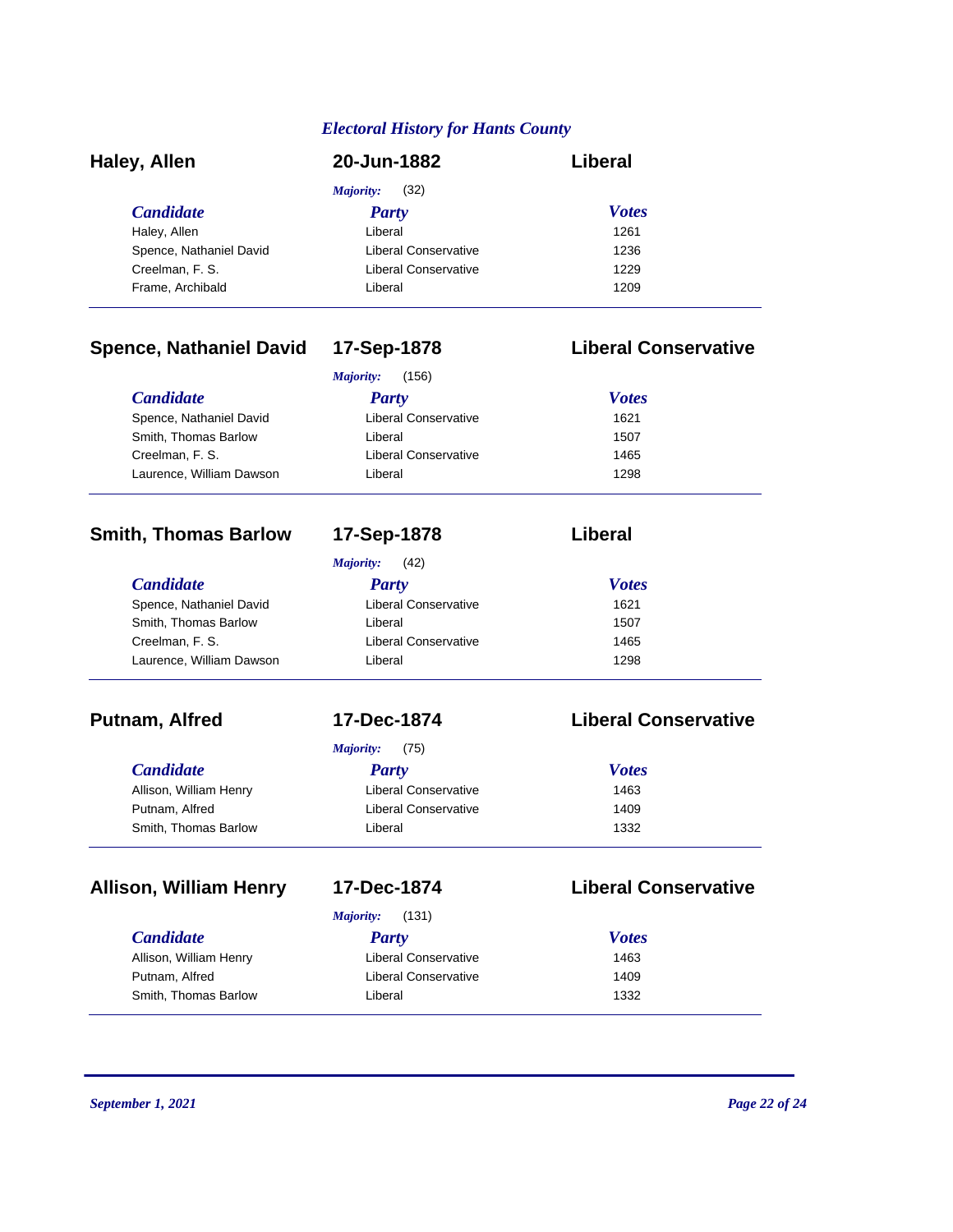| Yeomans, Henry L        | 10-Mar-1874 (By-election) Liberal |              |  |
|-------------------------|-----------------------------------|--------------|--|
|                         | (Acclamation)<br><i>Majority:</i> |              |  |
| <b>Candidate</b>        | Party                             | <b>Votes</b> |  |
| Smith, Thomas Barlow    | Liberal                           | 1455         |  |
| Spence, Nathaniel David | <b>Liberal Conservative</b>       | 1312         |  |
| Yeomans, Henry L        | Liberal                           | 0            |  |

There were two by-elections held. The first on March 4, 1874 brought Smith to office. He defeated Spence. The second saw Yeomans acclaimed on nomination day March 12, 1874.

# **Smith, Thomas Barlow 10-Mar-1874 (By-election) Liberal**

| (143)<br>Majority:      |                      |              |  |
|-------------------------|----------------------|--------------|--|
| <i>Candidate</i>        | Party                | <b>Votes</b> |  |
| Smith, Thomas Barlow    | Liberal              | 1455         |  |
| Spence, Nathaniel David | Liberal Conservative | 1312         |  |
| Yeomans, Henry L        | Liberal              | 0            |  |

There were two by-elections held. The first on March 4, 1874 brought Smith to office. He defeated Spence. The second saw Yeomans acclaimed on nomination day March 12, 1874.

### **McDougall, William 16-May-1871 Liberal Conservative**

| (147)<br>Majority:       |                             |              |  |
|--------------------------|-----------------------------|--------------|--|
| <i>Candidate</i>         | <b>Party</b>                | <b>Votes</b> |  |
| Allison, William Henry   | <b>Liberal Conservative</b> | 1446         |  |
| McDougall, William       | <b>Liberal Conservative</b> | 1396         |  |
| Curry, Frederick         | Liberal                     | 1249         |  |
| Lawrence, William Dawson | Liberal                     | 1183         |  |

McDougall resigned around February 16, 1874. He was replaced by Henry Yeomans. Allison resigned to contest the federal general election. He was replaced by Thomas B. Smith.

### **Allison, William Henry 16-May-1871 Liberal Conservative**

| (197)<br>Majority:       |                             |              |  |
|--------------------------|-----------------------------|--------------|--|
| <b>Candidate</b>         | <b>Party</b>                | <b>Votes</b> |  |
| Allison, William Henry   | <b>Liberal Conservative</b> | 1446         |  |
| McDougall, William       | <b>Liberal Conservative</b> | 1396         |  |
| Curry, Frederick         | Liberal                     | 1249         |  |
| Lawrence, William Dawson | Liberal                     | 1183         |  |

McDougall resigned around February 16, 1874. He was replaced by Henry Yeomans.

Allison resigned to contest the federal general election. He was replaced by Thomas B. Smith.